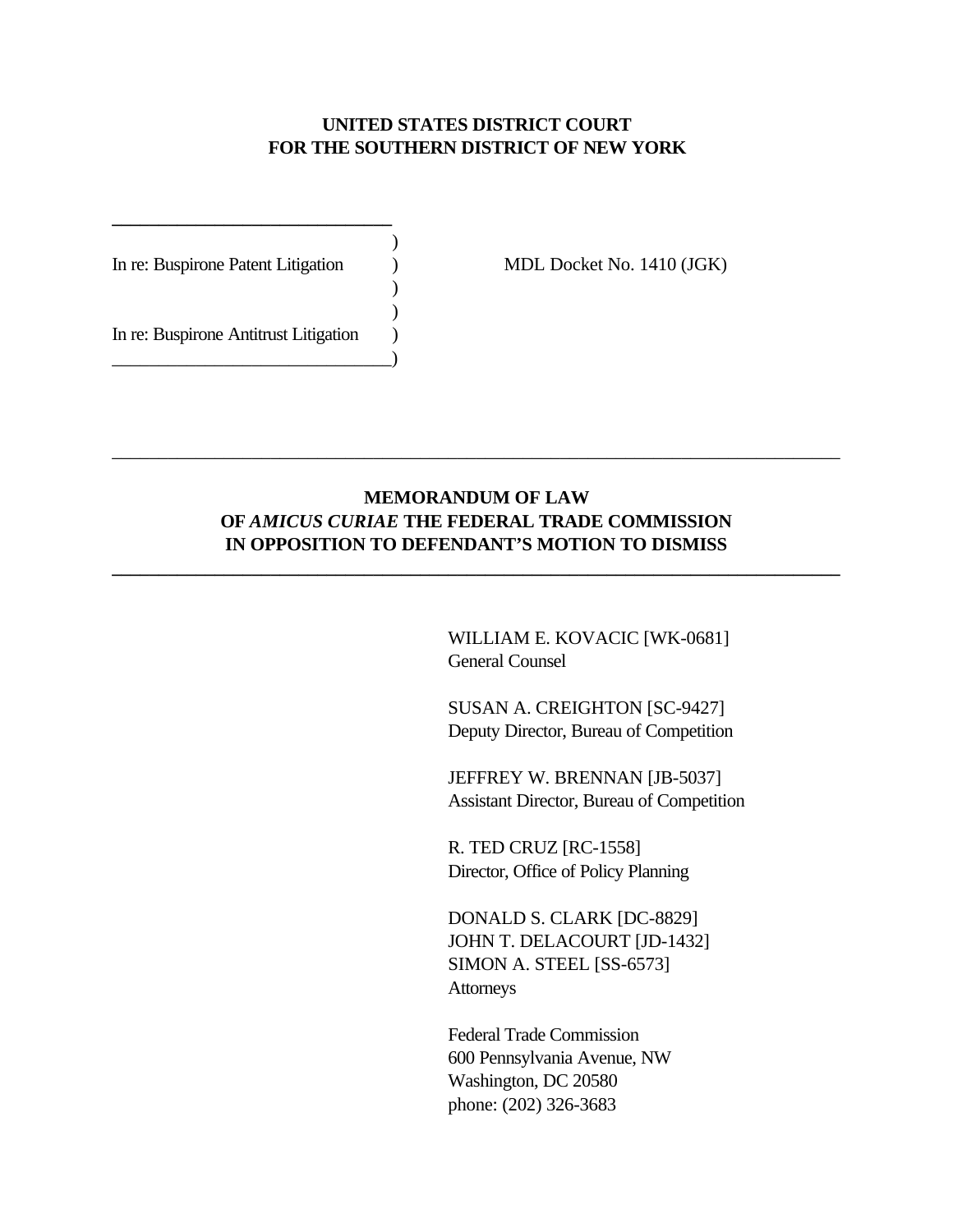January 8, 2002 fax: (202) 326-3548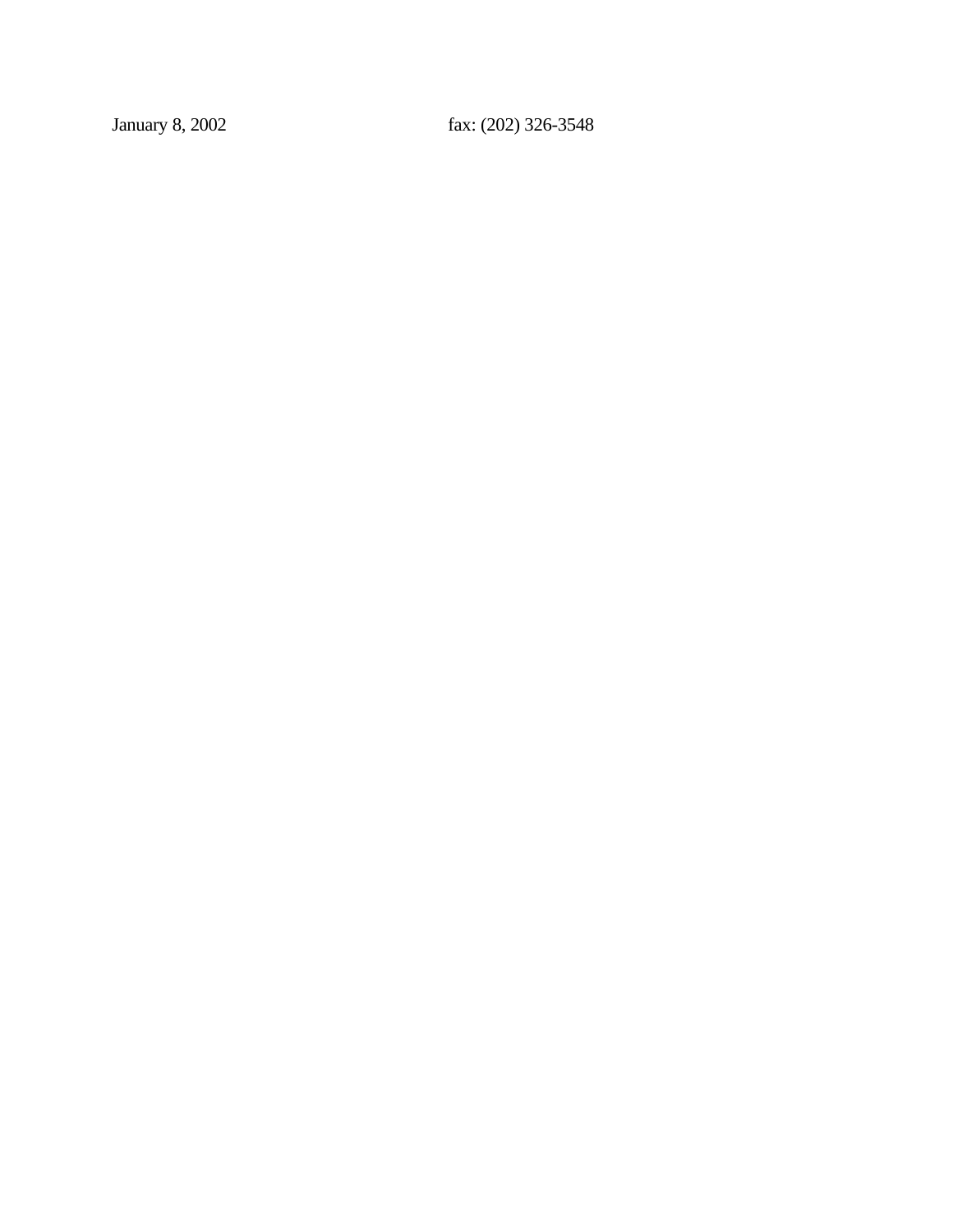# **TABLE OF CONTENTS**

# **PAGE**

| I.  | The Filing of Patent Information for Listing in the Orange Book Is Not                                                                                                                                                                                                                      |
|-----|---------------------------------------------------------------------------------------------------------------------------------------------------------------------------------------------------------------------------------------------------------------------------------------------|
| II. | <b>Orange Book Filings Are Not "Incidental" to Subsequent Patent</b>                                                                                                                                                                                                                        |
| Ш.  | <b>Even If Orange Book Filings Were "Petitioning" Under Noerr, the</b><br>"Misrepresentation" and "Sham" Exceptions May Deprive BMS of Noerr                                                                                                                                                |
| IV. | <b>There Is No General "Patent Enforcement Immunity" From</b>                                                                                                                                                                                                                               |
|     | $CONCLUSION ________ ________ ________ ________ ________ ________ ________ ________ ________ ________ ________ ________ ________ ________ ________ ________ ________ ________ ________ ________ ________ ________ ________ ________ ________ ________ ________ ________ ________ ________ $ |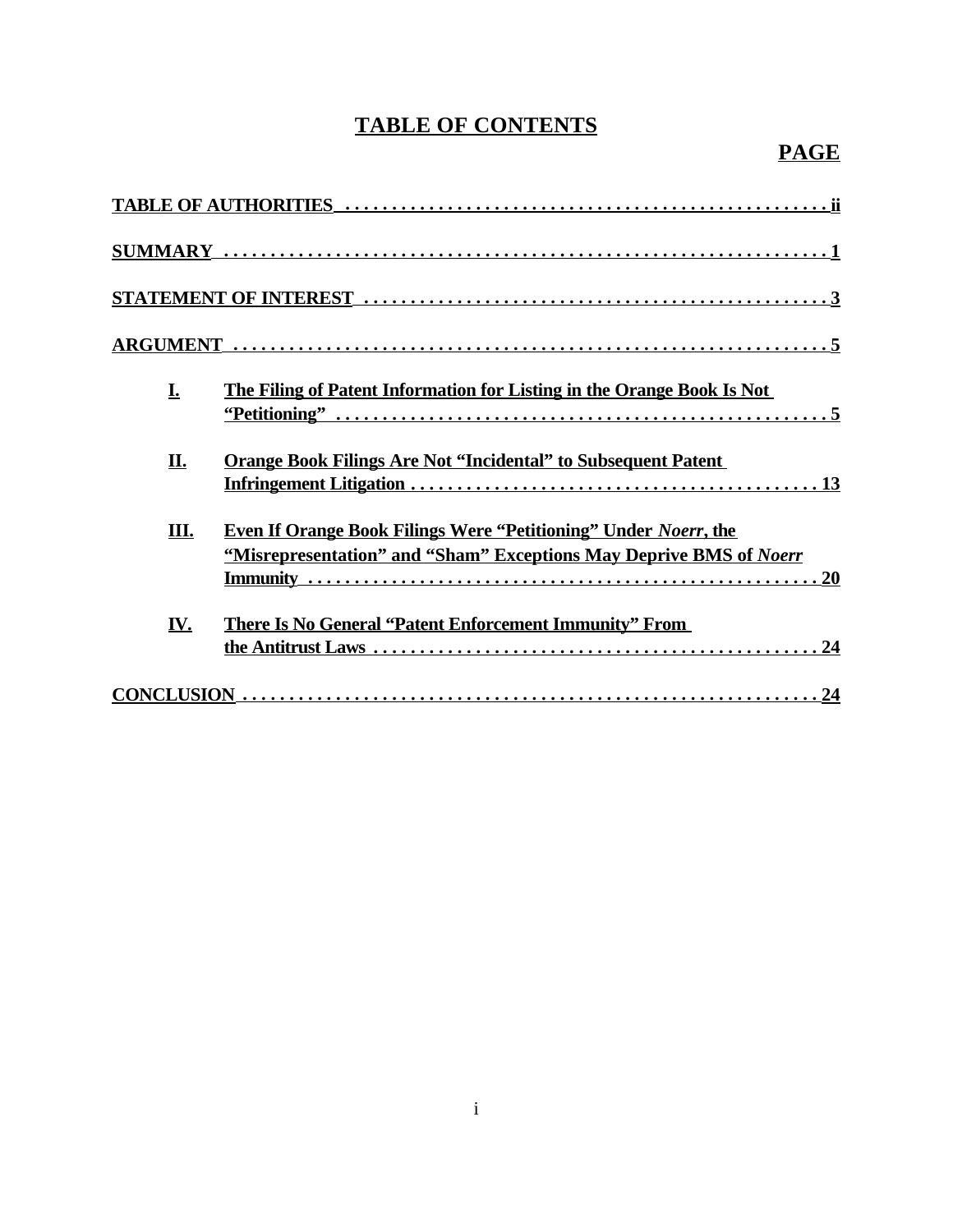## **TABLE OF AUTHORITIES**

# **CASES**

# **PAGE**

| <b>In the Matter of Abbott Laboratories,</b>                                                                            |
|-------------------------------------------------------------------------------------------------------------------------|
| <b>Abbott Laboratories v. Novopharm Ltd.</b> ,                                                                          |
| <b>Abbott Laboratories v. Zenith Laboratories, Inc.,</b>                                                                |
| A.D. Bedell Wholesale Co. v. Philip Morris, Inc.,<br>263 F.3d 239 (3d Cir. 2001), cert. denied, U.S. (Jan. 7, 2002)  12 |
| <b>In re Airport Car Rental Antitrust Litig.</b>                                                                        |
| American Bioscience, Inc. v. Thompson ("American Bioscience II"),                                                       |
| <b>Association of Minority Contractors &amp; Suppliers v. Halliday Properties, Inc.,</b>                                |
| <u>Barg's Inc. v. Barg's Beverages, Inc.,</u>                                                                           |
| <b>Ben Venue Laboratories, Inc. v. Novartis Pharmaceutical Corp.,</b>                                                   |
| California Motor Transp. Co. v. Trucking Unlimited.<br>404 U.S. 508 (1972) $\ldots$                                     |
| <b>Cheminor Drugs Ltd. v. Ethyl Corp.,</b><br>21, 23                                                                    |
| <b>In the Matter of Ciba-Geigy Ltd.,</b>                                                                                |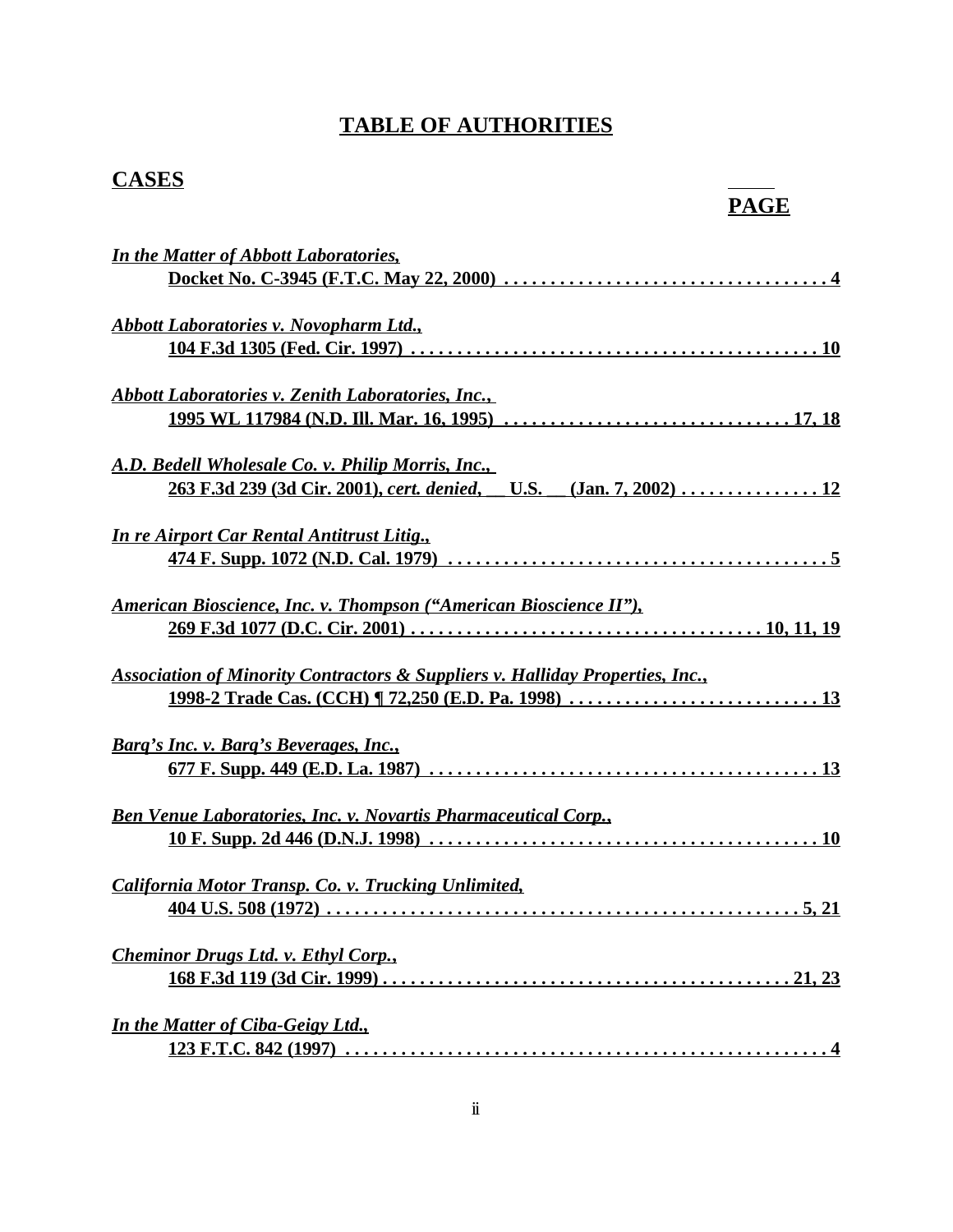| City of Columbia v. Omni Outdoor Advertising, Inc.,                                                              |
|------------------------------------------------------------------------------------------------------------------|
| City of Kirkwood v. Union Elec. Co.,                                                                             |
| Clairol, Inc. v. Boston Discount Center, Inc.,<br>1976 U.S. Dist. LEXIS 13139 (E.D. Mich.), aff'd, 608 F.2d 1114 |
| Clipper Exxpress v. Rocky Mountain Motor Tariff Bureau, Inc.,                                                    |
| <b>Coastal States Marketing, Inc. v. Hunt,</b>                                                                   |
| Columbia Steel Casting Co. v. Portland Gen. Elec. Co.,                                                           |
| Continental Ore Co. v. Union Carbide & Carbon Corp.,                                                             |
| CVD, Inc. v. Raytheon Co.,                                                                                       |
| <b>Eastern R. Pres. Cong. v. Noerr Freight, Inc.,</b>                                                            |
| <b>Ehlinger &amp; Assocs. v. Louisiana Architects Ass'n,</b><br>13<br>989 F. Supp. 775 (E.D. La. 1998)           |
| <u>Eli Lilly &amp; Co. v. Medtronic, Inc.,</u>                                                                   |
| <u>FTC v. Mylan Laboratories, Inc., et al.,</u>                                                                  |
| <b>In the Matter of Geneva Pharmaceuticals, Inc.,</b>                                                            |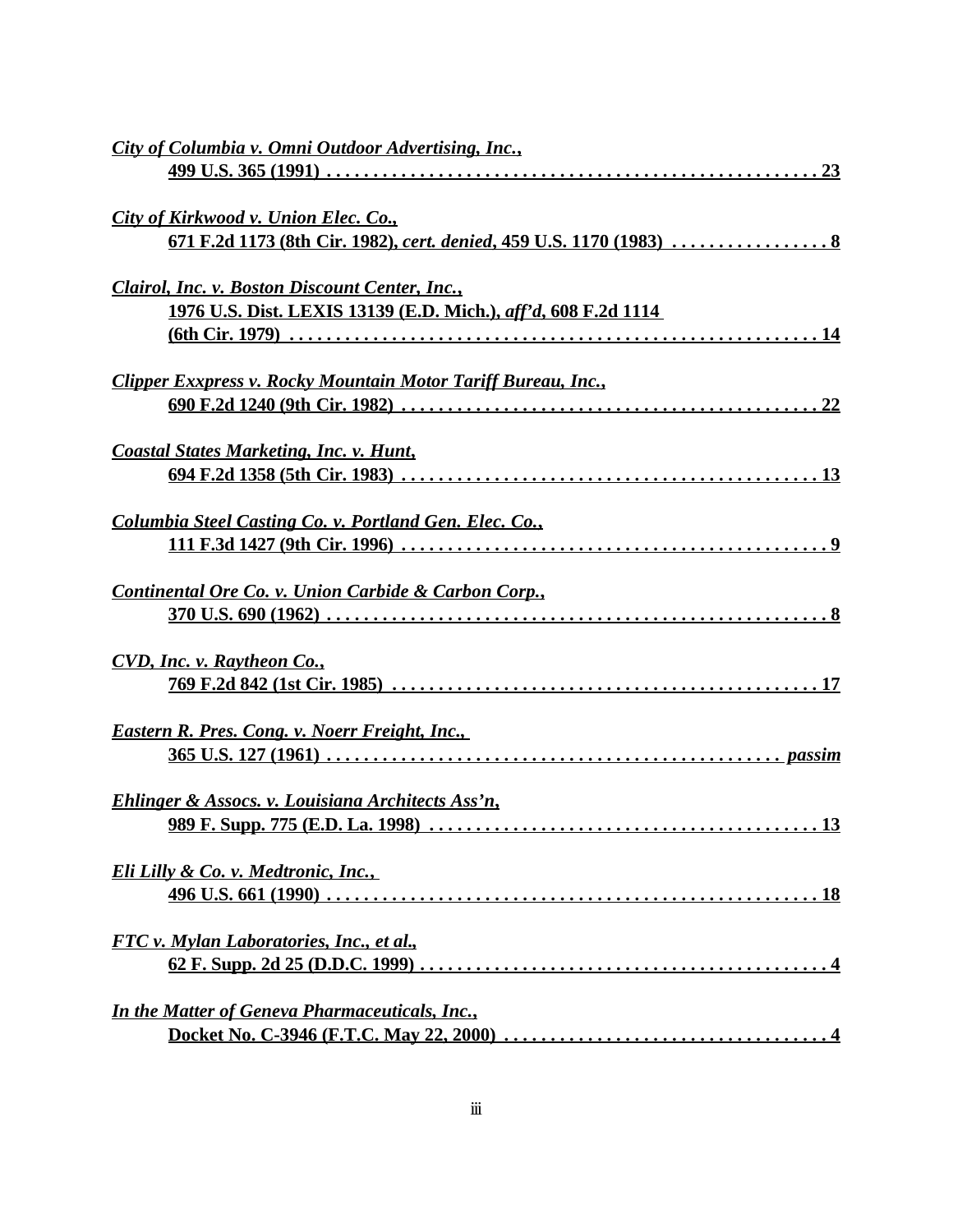| Glass Equip. Dev., Inc. v. Besten, Inc.,                                         |
|----------------------------------------------------------------------------------|
|                                                                                  |
| Glaxo Group Ltd. v. Apotex, Inc.,                                                |
|                                                                                  |
|                                                                                  |
| <b>Gordon v. New York Stock Exchange, Inc.,</b>                                  |
|                                                                                  |
|                                                                                  |
| <b>Hallco Environmental, Inc. v. Comanche County Board of</b>                    |
| <b>County Commissioners,</b>                                                     |
|                                                                                  |
| <b>In the Matter of Hoechst AG,</b>                                              |
| 120 F.T.C. 1010 (1995)                                                           |
|                                                                                  |
| <u>In the Matter of Hoechst Marion Roussel, Inc.; Carderm Capital L.P.;</u>      |
| and Andrx Corporation,                                                           |
|                                                                                  |
|                                                                                  |
| <u><b>Kottle v. Northwest Kidney Centers,</b></u>                                |
|                                                                                  |
|                                                                                  |
| Litton Systems v. American Tel. & Tel. Co.,                                      |
| 700 F.2d 785 (2d Cir. 1983), cert. denied, 464 U.S. 1073 (1984) 7, 10, 11, 12    |
| <b>Massachusetts School of Law at Andover, Inc. v. American Bar Association,</b> |
| <u> 107 F.3d 1026 (3d Cir. 1997)</u>                                             |
|                                                                                  |
| McGuire Oil Co. v. Mapco, Inc.,                                                  |
|                                                                                  |
|                                                                                  |
| <b>MCI Communications Corp. v. AT&amp;T,</b>                                     |
|                                                                                  |
|                                                                                  |
| Modesto Irrigation District v. Pacific Gas & Elec. Co.,                          |
|                                                                                  |
| <b>Mova Pharmaceutical Corp. v. Shalala,</b>                                     |
|                                                                                  |
|                                                                                  |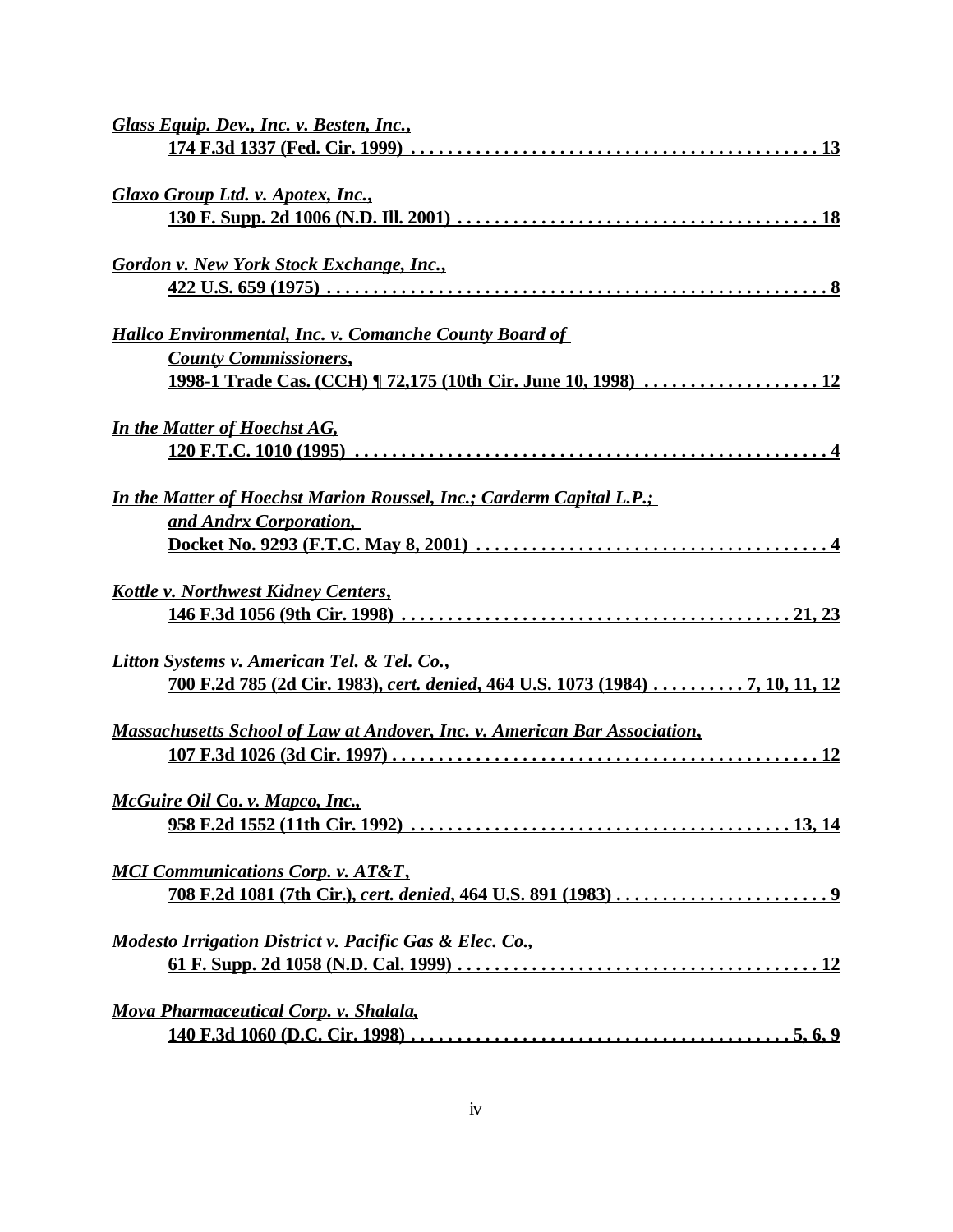| <b>Mylan v. Thompson,</b>                                                             |
|---------------------------------------------------------------------------------------|
| <b>New England Motor Rate Bureau,</b>                                                 |
| <b>Nobelpharma AB v. Implant Innovations, Inc.,</b>                                   |
| <b>Omega Homes, Inc. v. City of Buffalo,</b>                                          |
| <b>Outboard Marine Corp. v. Pezetel,</b>                                              |
| <u>Primetime 24 Joint Venture v. National Broadcasting Co.</u>                        |
| Professional Real Estate Investors, Inc. v. Columbia Pictures Indus., Indus. ("PRE"), |
| <b>PTI, Inc. v. Philip Morris Inc.,</b>                                               |
| <b>In the Matter of Roche Holding Ltd.,</b>                                           |
| <b>St. Joseph's Hosp. v. Hospital Corp. of America,</b>                               |
| <b>Sears, Roebuck &amp; Co. v. Stiffel Co.,</b>                                       |
| Ticor Title Ins. co. v. FTC,                                                          |
| United Mine Workers of Am. v. Pennington,                                             |
| <b>United States v. Line Materials Co.,</b>                                           |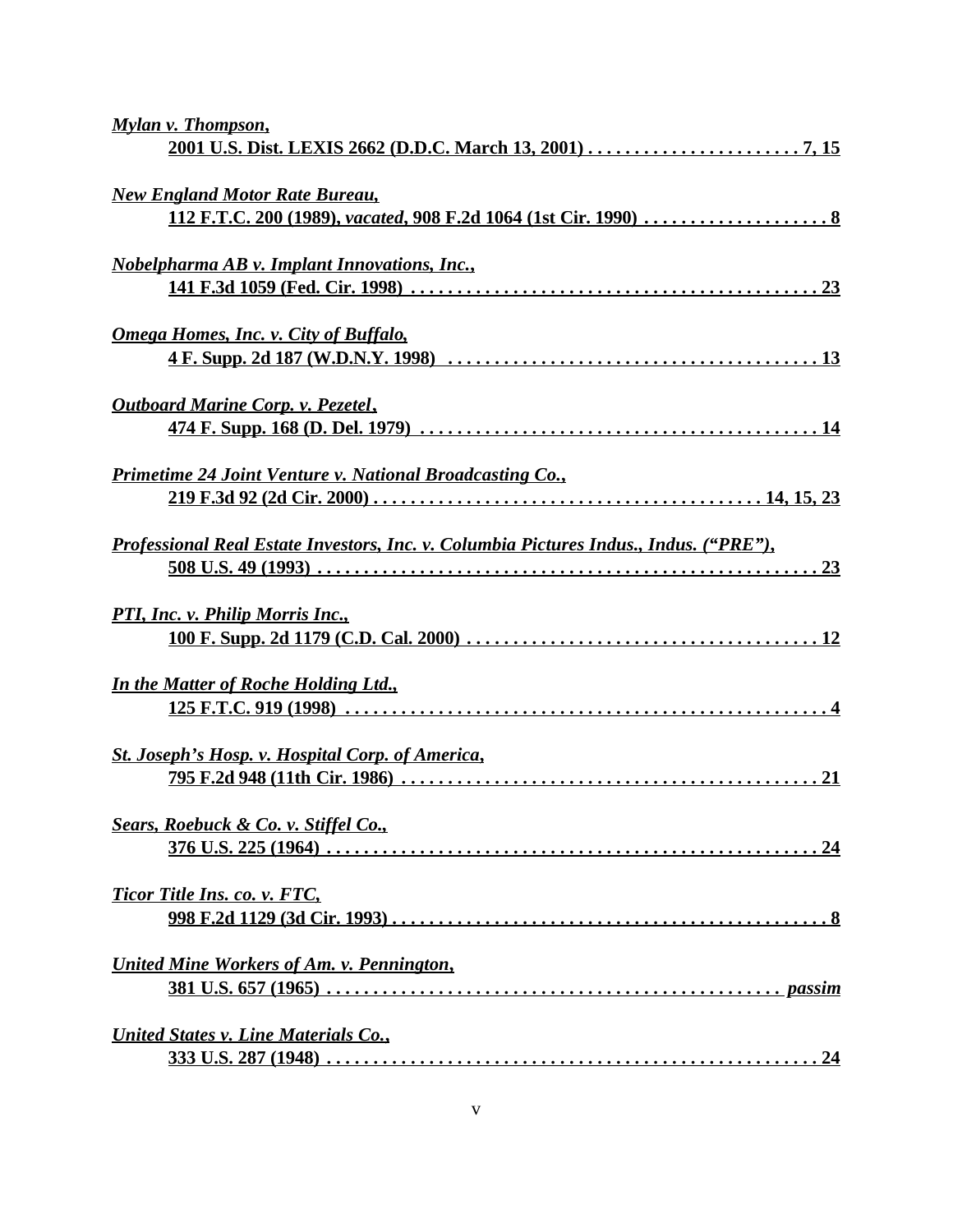| <b>United States v. Masonite Corp.,</b>                                             |
|-------------------------------------------------------------------------------------|
|                                                                                     |
| <b>United States v. New Wrinkle, Inc.,</b>                                          |
|                                                                                     |
| United States v. Philadelphia National Bank,                                        |
|                                                                                     |
|                                                                                     |
| <b>United States v. Singer Manufacturing Co.,</b>                                   |
|                                                                                     |
| United States v. Southern Motor Carriers Rate Cong., Inc.,                          |
| 672 F.2d 469 (5th Cir. 1982), modified en banc,                                     |
|                                                                                     |
| Walker Process Equip. Co. v. Food Mach. & Chem. Corp.,                              |
|                                                                                     |
| <b>Watson Pharm., Inc. v. Henney,</b>                                               |
| No. S 00-3516, 2001 Dist. LEXIS 2477 (D. Md. Jan. 18, 2001)  11                     |
|                                                                                     |
| In re Wheat Rail Freight Rate Antitrust Litig.,                                     |
| <u>579 F.Supp. 517 (N.D. Ill. 1984), aff'd mem., 759 F.2d 1305 (7th Cir. 1985),</u> |
|                                                                                     |
| Whelan v. Abell,                                                                    |
|                                                                                     |
| <b>Woods Exploration &amp; Producing Co. v. Aluminum Co. of America,</b>            |
|                                                                                     |
| Zenith Radio Corp. v. Hazeltine Research, Inc.,                                     |
|                                                                                     |
|                                                                                     |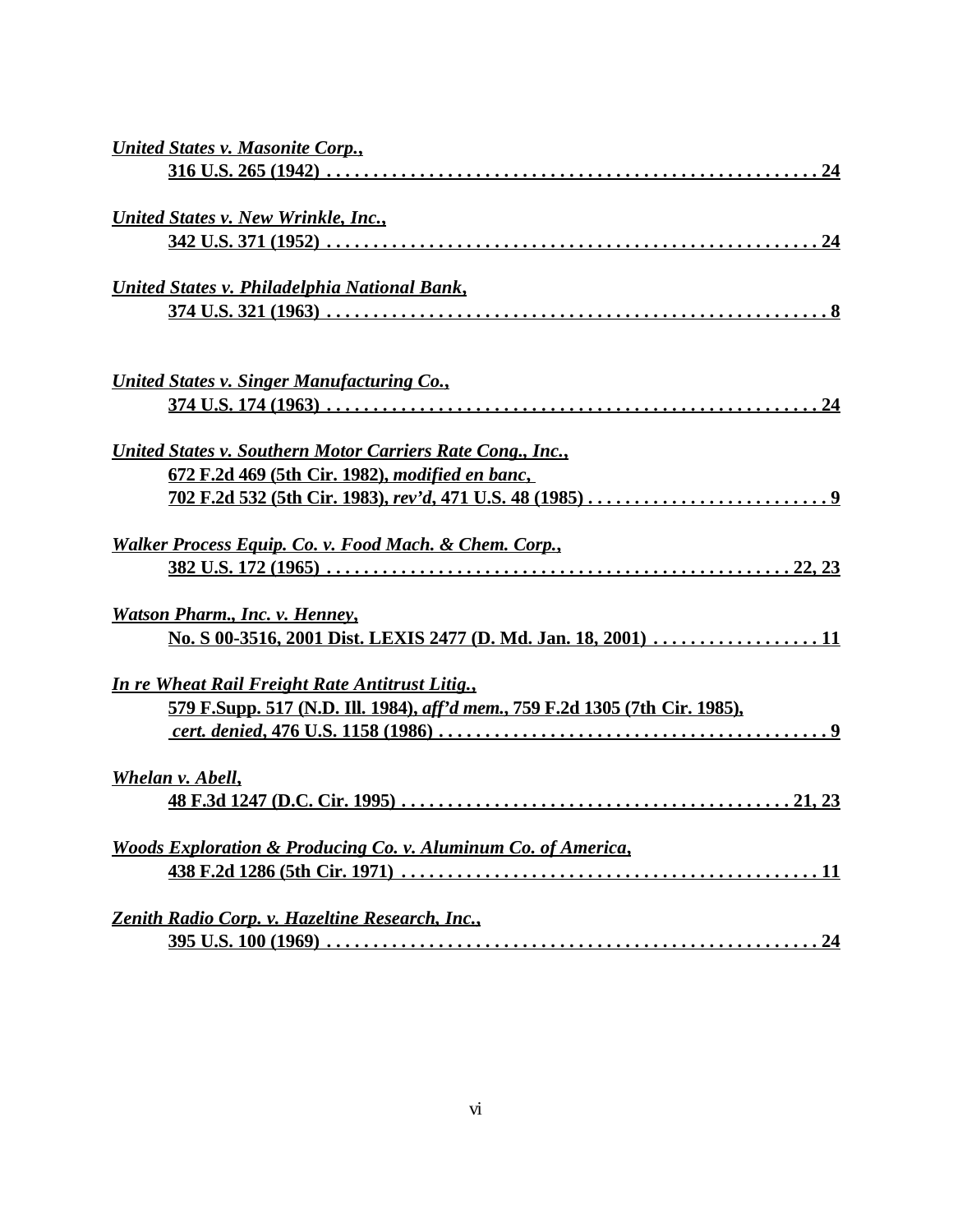## **FEDERAL STATUTES**

| <b>Drug Price Competitition and Patent Restoration Act of 1984 ("Hatch-</b> |  |
|-----------------------------------------------------------------------------|--|
| Waxman Act"), Pub. L. No. 98-417, 98 Stat. 1585 (1984) 1, 2, 3, 4           |  |

### **Federal Food, Drug, and Cosmetic Act, 21 U.S.C. §§ 301** *et seq.*

### **Federal Trade Commission Act, 15 U.S.C. §§ 41-58**

## **REGULATIONS**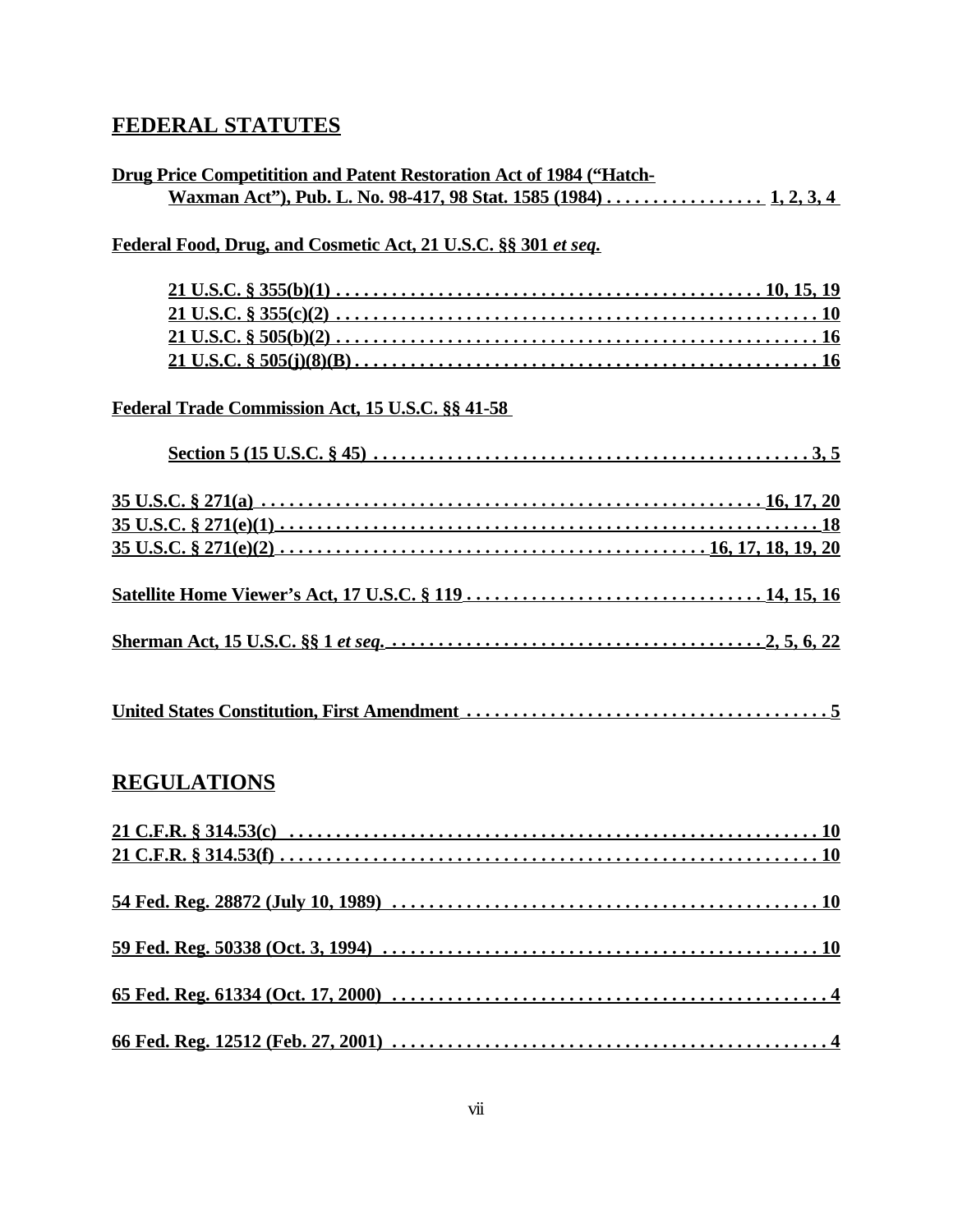# **RULES**

# **LEGISLATIVE MATERIALS**

| Testimony of Timothy J. Muris, Chairman of the FTC, before the         |  |
|------------------------------------------------------------------------|--|
| <b>Subcomm. on Commerce, Trade, and Consumer Protection</b>            |  |
| of the House Energy and Commerce Comm., 107 <sup>th</sup> Cong. (2001) |  |
|                                                                        |  |

## **MISCELLANEOUS**

| <b>Congressional Budget Office, How Increased Competition from</b>  |
|---------------------------------------------------------------------|
| <b>Generic Drugs Has Affected Prices and Returns in the</b>         |
|                                                                     |
| FTC, Antitrust Actions in Health Care Services and Products         |
|                                                                     |
| FTC, FDA: 180-Day Marketing Exclusivity for Generic Drugs,          |
| <b>Bureau of Competition and Policy Planning Comment</b>            |
| before the Food and Drug Administration (Nov. 4, 1999)              |
|                                                                     |
| <b>FTC, FDA: Citizen Petition, Bureau of Competition and Policy</b> |
| <b>Planning Comment before the Food and Drug Administration</b>     |
|                                                                     |
| FTC, Bureau of Economics Staff Report, The Pharmaceutical Industry: |

| <b>FIC, Bureau of Economics Staff Report, The Pharmaceutical Industry:</b> |  |
|----------------------------------------------------------------------------|--|
| A Discussion of Competitive and Antitrust Issues in an                     |  |
| <i>Environment of Change (Mar. 1999)</i>                                   |  |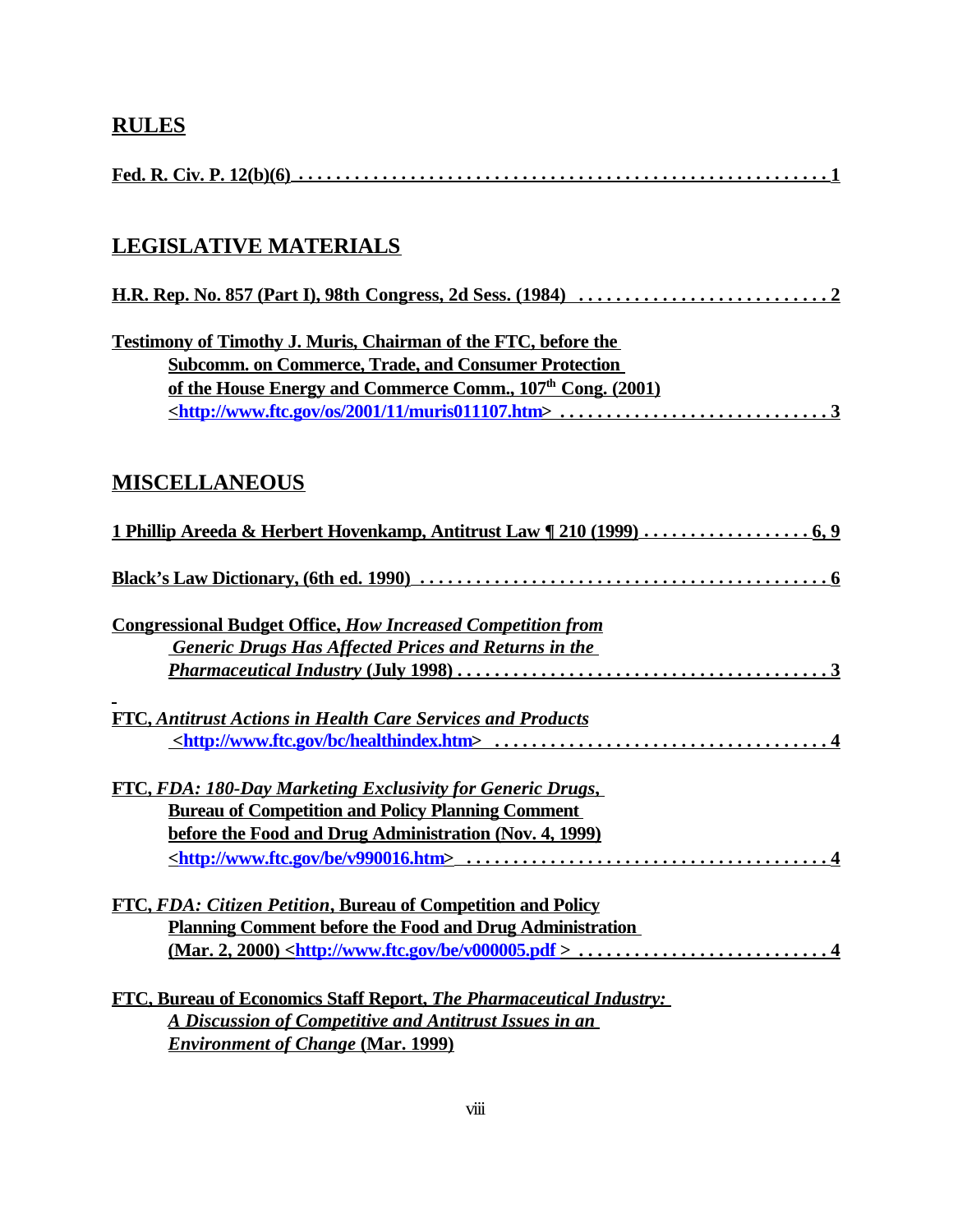| <u><http: drugrep.pdf="" pharmaceutical="" reports="" www.ftc.gov=""> 4</http:></u>                                                      |
|------------------------------------------------------------------------------------------------------------------------------------------|
| <b>Raymond Ku, Antitrust Immunity, the First Amendment and Settlements:</b>                                                              |
| Defining the Boundaries of the Right to Petition,                                                                                        |
|                                                                                                                                          |
| Gregory A. Mark, The Vestigial Constitution: The History and Significance<br>of the Right to Petition,<br>66 FORDHAM L. REV. 2153 (1998) |
| <b>National Institute for Health Care Management Research and</b>                                                                        |
| <b>Educational Foundation, Prescription Drug Expenditures</b>                                                                            |
| <i>in 2000: The Upward Trend Continues (May 2001)</i>                                                                                    |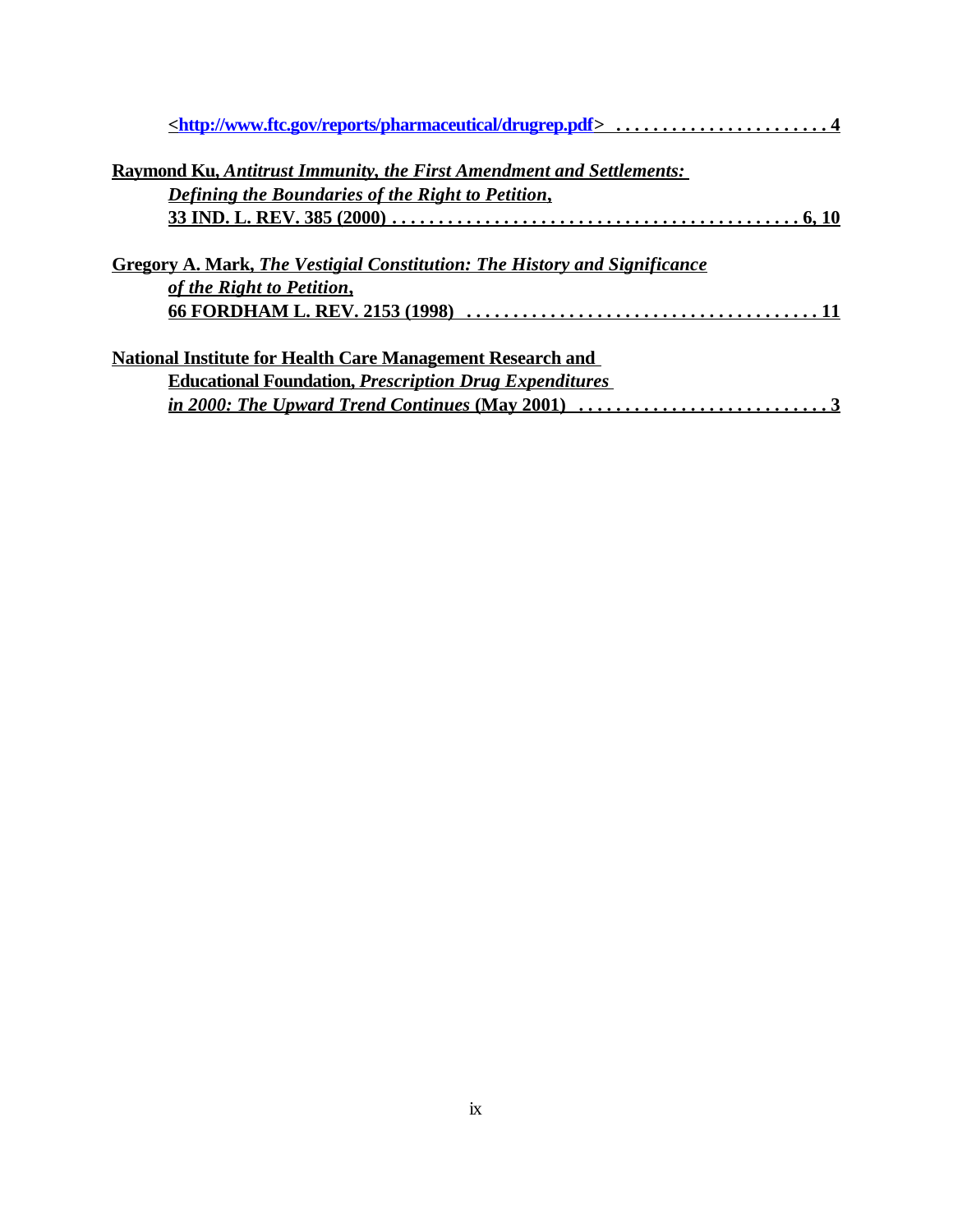#### **SUMMARY**

In its motion to dismiss, defendant Bristol-Myers Squibb Co. ("BMS") asserts immunity from the antitrust laws, under *Eastern R. Pres. Conf. v. Noerr Motor Freight, Inc.,* 365 U.S. 127 (1961) ("*Noerr*"), and *United Mine Workers of Am. v. Pennington,* 381 U.S. 657 (1965), for its actions in filing with the Food and Drug Administration ("FDA") information on U.S. Patent No. 5,150,365 ("the '365 patent") for listing in the FDA's Orange Book. In making this the basis for a motion to dismiss for failure to state a cause of action under Fed. R. Civ. P. 12(b)(6), BMS asserts that even if the allegations of the complaint are true, it enjoys antitrust immunity. In essence, BMS claims that a pharmaceutical company is at liberty, as a matter of antitrust law, to monopolize a market by means of falsely asserting to the FDA that a new patent claims its approved branded drug, despite knowing that the patent does not, in fact, claim the drug and hence does not meet the statutory criteria for listing in the Orange Book.

Under its regulations and longstanding practice, the FDA does not scrutinize patent listings in the Orange Book for accuracy, and instead takes a wholly ministerial role in maintaining the Orange Book. Moreover, at least one court has held that a potential generic rival whose entry into the market is blocked by an erroneous listing has no private right of action to compel removal of that listing. Therefore, the necessary implication of BMS's position is that neither the FDA nor courts enforcing the antitrust laws can provide any remedy if a pharmaceutical company fraudulently abuses the regulatory procedures of the Hatch-Waxman Act, Pub. L. No. 98-417, 98 Stat. 1585 (1984), in order to wrongfully extend a drug product's monopoly beyond its lawful limits, to the substantial detriment of consumers.

1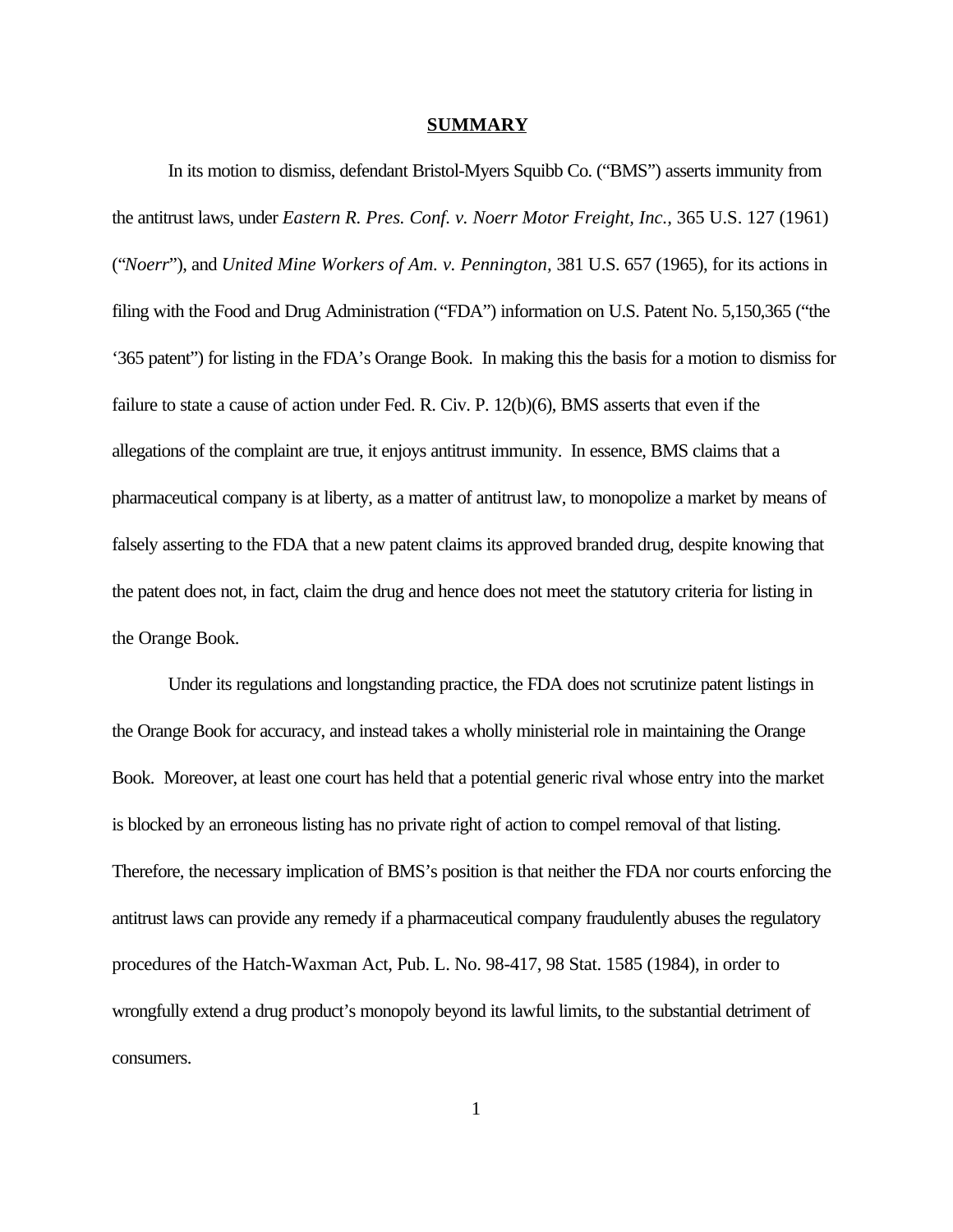A ruling in BMS's favor would potentially give a branded drug manufacturer an almost unlimited ability to stifle generic competition, a result that could cost American consumers billions of dollars annually and would be plainly at odds with Congress's intent, in enacting the Hatch-Waxman Act, to "make available more low cost generic drugs." H.R. Rep. No. 98-857 (Part I), 98<sup>th</sup> Cong., 2d Sess. 14 (1984). As an agency charged by Congress with enforcing federal antitrust laws, and with substantial experience in competition issues specific to the pharmaceutical industry, the Federal Trade Commission ("FTC") considers such a potential outcome to be a matter of grave concern.

BMS's assertion of antitrust immunity is, however, legally meritless. The *Noerr* doctrine immunizes genuine *petitioning* activity directed at persuading government bodies to adopt a particular course of action. Orange Book filings, even when made properly, are decidedly not "petitions." Rather, they are mechanical, informational filings that do not trigger any exercise of legal or discretionary judgment by the FDA and do not call for any agency decision-making. FDA's role in receiving and publishing Orange Book information is simply ministerial. As such, Orange Book filings are akin to tariff filings, which have consistently been held not to constitute immunized *Noerr* petitioning.

Orange Book filings likewise cannot reasonably be analogized to the limited category of conduct – principally pre-litigation threat letters – that some courts have held may be immunized from Sherman Act liability as "incidental" to a clear form of petitioning. Unlike threat letters, Orange Book filings are remote and distinct from litigation; they are *pro forma* communications with the FDA, not adversary communications with a prospective litigant. Nor are they necessary for, or normally attendant upon, patent infringement litigation. A patent holder can bring the same infringement suit, for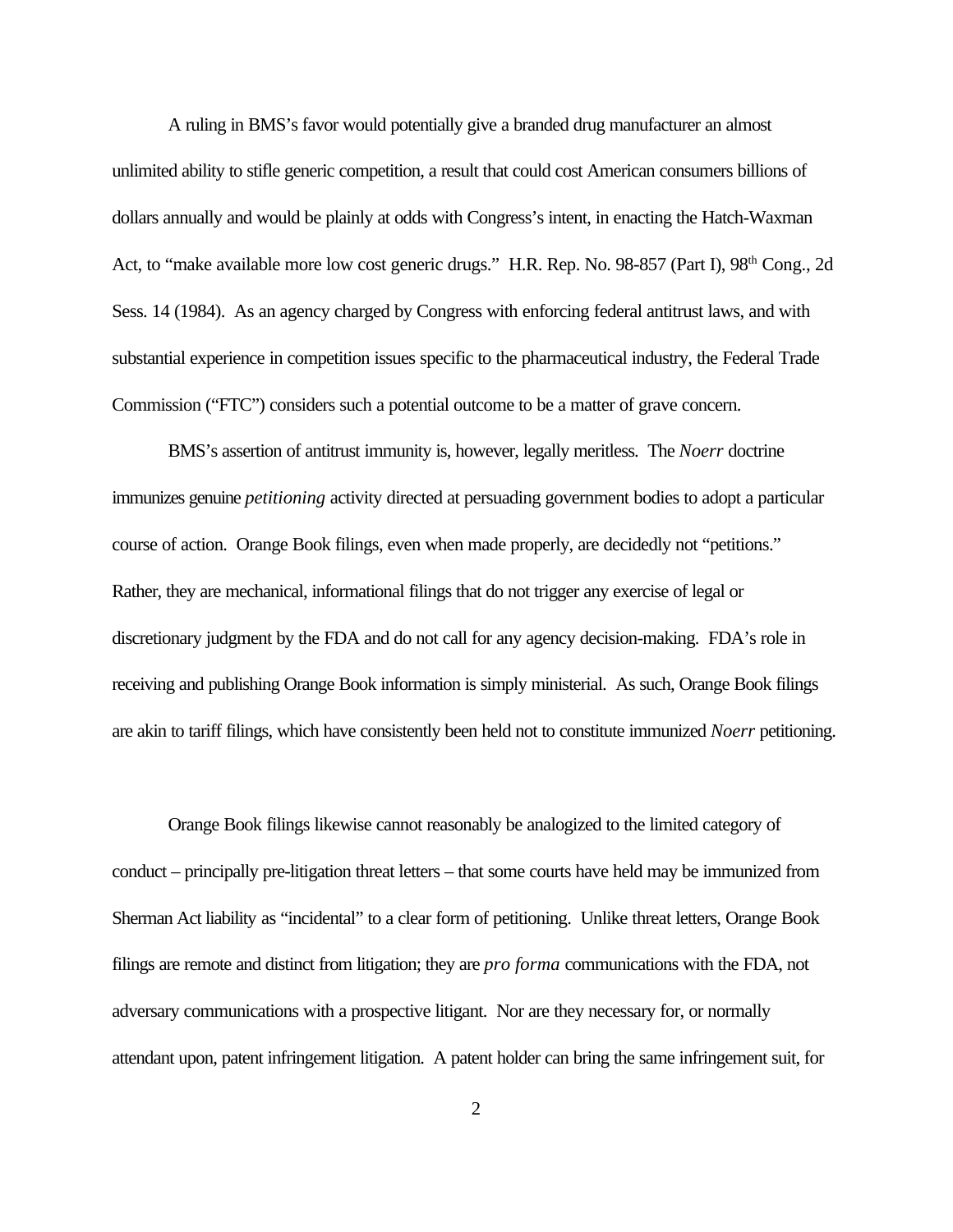the same claims, at the same time, regardless of whether its patents are listed in the Orange Book.

Finally, even if, contrary to the above, Orange Book filings could be characterized as "petitioning," plaintiffs appear to have alleged abuse of the petitioning process sufficient to invoke the "misrepresentation" and "sham" exceptions to *Noerr* immunity.

### **STATEMENT OF INTEREST**

It is the statutory mission of the FTC to protect consumers. The Commission enforces, *inter alia*, Section 5 of the Federal Trade Commission Act, which prohibits "unfair methods of competition." 15 U.S.C. § 45. Health-related products and services currently account for approximately 15 percent of gross domestic product,<sup>1</sup> including \$131.9 billion in expenditures for retail outpatient prescription drugs in the year 2000.<sup>2</sup> The Hatch-Waxman Act is designed to increase the flow of new pharmaceuticals into the marketplace by carefully balancing two public policy objectives: encouraging vigorous competition from generic drugs, and maintaining incentives to invest in the development of innovator drugs. Consumer benefits from generic competition have been dramatic. For example, a Congressional Budget Office report estimated that, in 1994 alone, consumers saved \$8-10 billion on prescription drugs sold at retail pharmacies by purchasing generic drugs instead of their branded

<sup>1</sup> *See Federal Trade Commission Enforcement and Programmatic Priorities*: Hearings Before the Subcomm. on Commerce, Trade, and Consumer Protection of the House Energy and Commerce Comm., 107th Cong. (2001) (statement of Timothy J. Muris, Chairman of the Federal Trade Commission) <http://www.ftc.gov/os/2001/11/muris011107.htm>.

<sup>2</sup> *See* National Institute for Health Care Management Research and Educational Foundation, *Prescription Drug Expenditures in 2000: The Upward Trend Continues* at 2 (May 2001) <http://www.nihcm.org>.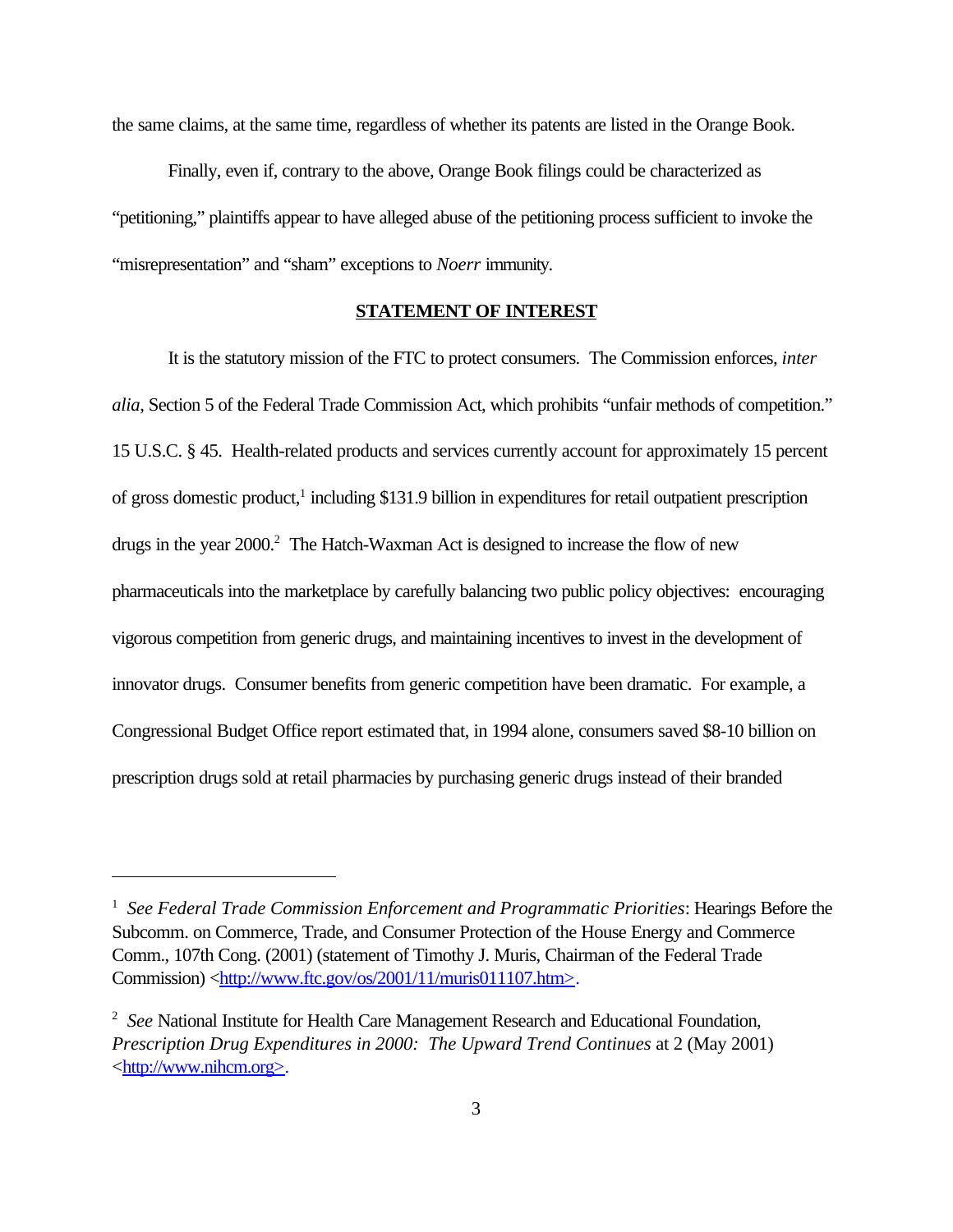counterparts.<sup>3</sup>

The Commission has developed significant expertise regarding the pharmaceutical industry and has brought a number of antitrust enforcement actions affecting both the branded and generic pharmaceutical industries.<sup>4</sup> The Commission is also conducting an industry-wide study of generic drug competition, designed to provide a more complete picture of how generic competition has developed under the Hatch-Waxman Act.<sup>5</sup> In addition, the staff of the FTC's Bureau of Economics has recently released an in-depth report on competition issues in the pharmaceutical industry,<sup>6</sup> and the Commission staff has twice commented to the FDA concerning the specific issue of Hatch-Waxman Act implementation.<sup>7</sup>

5 *See* 65 Fed. Reg. 61334 (Oct. 17, 2000); 66 Fed. Reg. 12512 (Feb. 27, 2001).

6 Bureau of Economics Staff Report, Federal Trade Commission, *The Pharmaceutical Industry: A Discussion of Competitive and Antitrust Issues in an Environment of Change* (Mar. 1999) <http://www.ftc.gov/reports/pharmaceutical/drugrep.pdf>.

<sup>3</sup> Congressional Budget Office, *How Increased Competition from Generic Drugs Has Affected Prices and Returns in the Pharmaceutical Industry* (July 1998) <http://www.cbo.gov>. The CBO noted in particular that the Hatch-Waxman Act had "greatly increased the number of drugs that experience generic competition and, thus, contributed to an increase in the supply of generic drugs." *Id.*

<sup>4</sup> *See, e.g., FTC v. Mylan Laboratories, Inc. et al*., 62 F. Supp. 2d 25 (D.D.C. 1999); *In the Matter of Hoechst Marion Roussel, Inc.; Carderm Capital L.P.; and Andrx Corporation*, Docket No. 9293 (FTC May 8, 2001) (consent order); *In the Matter of Abbott Laboratories*, Docket No. C-3945 (FTC May 22, 2000 ) (consent order); *In the Matter of Geneva Pharmaceuticals, Inc.,* Docket No. C-3946 (FTC May 22, 2000) (consent order); *In the Matter of Roche Holding Ltd.*, 125 F.T.C. 919 (1998) (consent order); *In the Matter of Ciba-Geigy Ltd*., 123 F.T.C. 842 (1997 ) (consent order); *In the Matter of Hoechst AG*, 120 F.T.C. 1010 (1995) (consent order). For a discussion of FTC pharmaceutical enforcement actions, *see FTC Antitrust Actions in Health Care Services and Products* <http://www.ftc.gov/bc/healthindex.htm>.

<sup>7</sup> *FDA: Citizen Petition*, Comment of the Staff of the Bureau of Competition and of Policy Planning of the Federal Trade Commission Before the Food and Drug Administration (Mar. 2, 2000)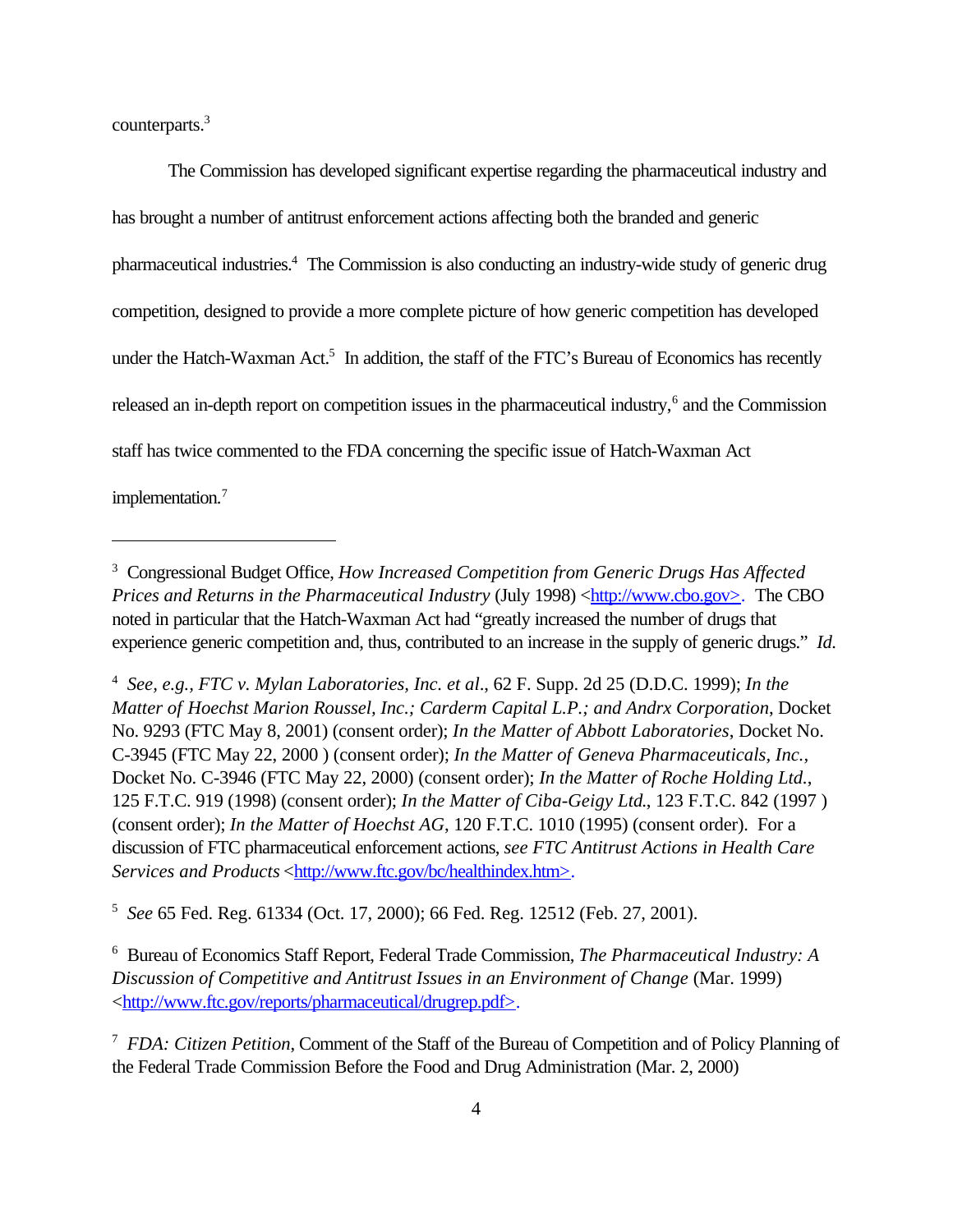The *Noerr-Pennington* issues that defendant's motion raises plainly have significance extending well beyond the scope of this particular lawsuit. The instant proceeding has direct relevance to the Commission. Indeed, the Commission currently has several open investigations inquiring into whether actions by pharmaceutical companies of the very type alleged here may constitute "unfair method[s] of competition" in violation of Section 5 of the Federal Trade Commission Act. Because the Court's ruling on the motion may have implications for numerous Commission investigations and potential antitrust enforcement proceedings, and because the Commission's views may be relevant to the Court's disposition of the motion, the Commission respectfully requests to be heard as *amicus* and to be allowed to participate at oral argument if and when the Court considers the motion.

#### **ARGUMENT**

### **I. THE FILING OF PATENT INFORMATION FOR LISTING IN THE ORANGE BOOK IS NOT "PETITIONING"**

The First Amendment includes among its enumerated rights the "right of the people . . . to petition the Government for a redress of grievances." In *Noerr*, the Supreme Court determined that, in enacting the Sherman Act – and its proscriptions against contracts, combinations, or conspiracies in restraint of trade and against monopolistic acts – Congress did not intend to "invade these freedoms."8

<sup>&</sup>lt;http://www.ftc.gov/be/v000005.pdf>; *FDA: 180-Day Marketing Exclusivity for Generic Drugs*, Comment of the Staff of the Bureau of Competition and of Policy Planning of the Federal Trade Commission Before the Food and Drug Administration (Nov. 4, 1999) <http://www.ftc.gov/be/v990016.htm>.

<sup>&</sup>lt;sup>8</sup> 365 U.S. at 138, 144 (1961). Because of the view it took of "the proper construction of the Sherman Act," the Court found it unnecessary to consider, *inter alia*, the defendant railroads' "contention that the activities complained of were constitutionally protected under the First Amendment . . . ." *Id.* at 132 n.6; *accord, e.g., In re Airport Car Rental Antitrust Litig.*, 474 F. Supp. 1072, 1083 (N.D. Cal. 1979) ("In *Noerr*, the Supreme Court strongly suggested that its exemption was the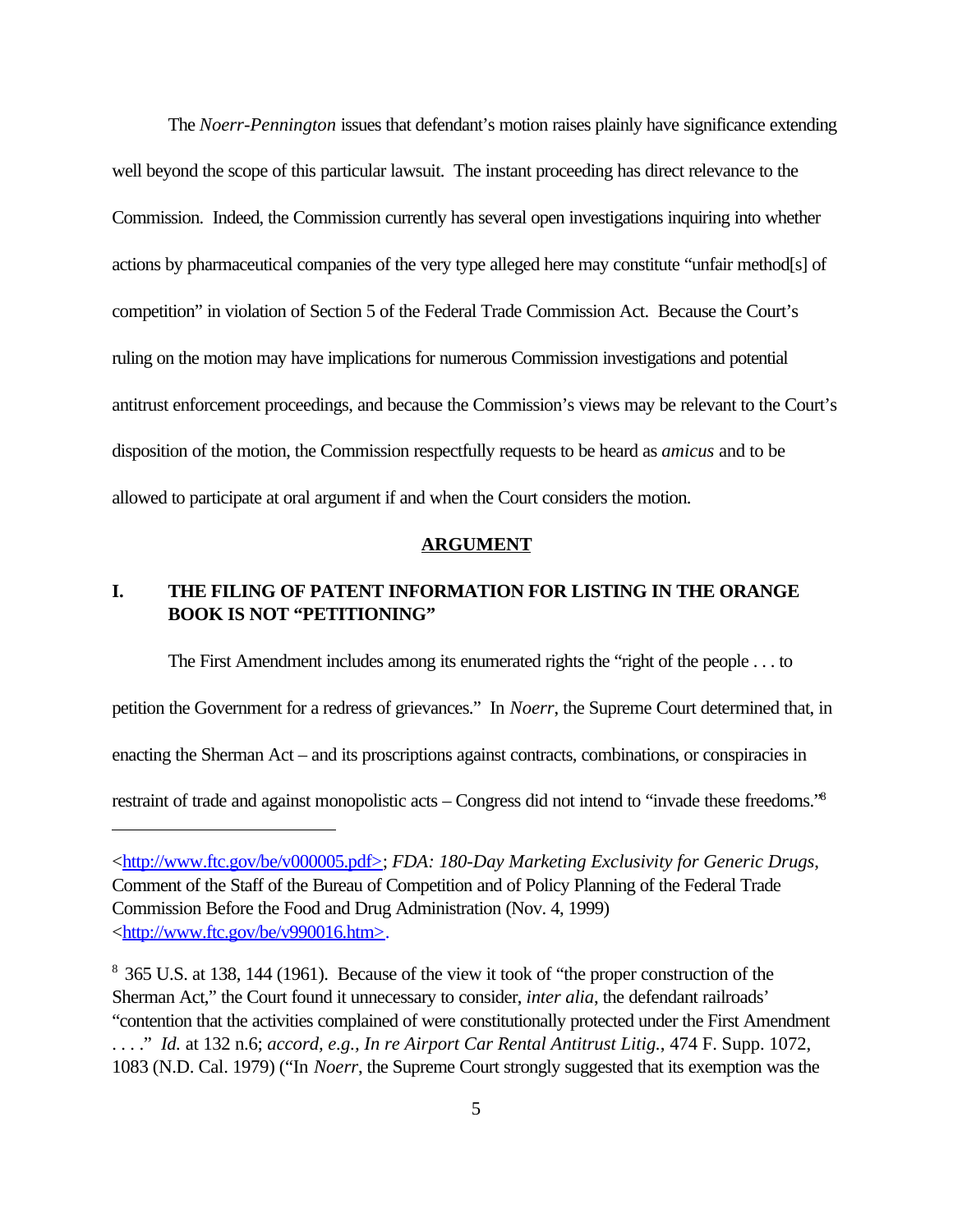Accordingly, the Court held that the Sherman Act did not extend to a joint effort among several rival railroads to lobby Congress for legislation that would insulate the railroads from competition by trucking firms.

Not all communications addressed to the government, however, constitute "petitioning" immunized from Sherman Act liability under *Noerr*. *See* 1 Phillip Areeda & Herbert Hovenkamp, Antitrust Law ¶ 210 (1999). Black's Law Dictionary defines a "petition" as "[a] written address, *embodying an application or prayer* from the person or persons preferring it, to the power, body, or person to whom it is presented, *for the exercise of his or their authority* in the redress of some wrong, or the grant of some favor, privilege, or license." Black's Law Dictionary 1145 (6th ed. 1990) (emphasis added). As the *Noerr* Court itself noted, legitimate petitioning activity is by its nature "directed toward *obtaining governmental action.*" 365 U.S. at 140 (emphasis added). *See also* Raymond Ku, *Antitrust Immunity, the First Amendment and Settlements: Defining the Boundaries of the Right to Petition,* 33 IND. L. REV. 385, 404 (2000) ("Valid petitioning is defined as a formal or informal attempt to *persuade* an independent government decision maker consistent with the rules of the political forum in question"; if no such attempt is made, immunity does not attach regardless of whether the criteria for a "sham" are met.) (emphasis added).

In the instant case, defendant engaged in two separate acts, only one of which constituted "petitioning." It is perfectly clear under the case law that the filing of a lawsuit constitutes *Noerr*

result of statutory construction."). Four years later, in *Pennington*, the Court extended *Noerr*'s reach to concerted action before the Executive Branch and, seven years after that, to joint petitioning before courts in *California Motor Transp. Co. v. Trucking Unlimited*, 404 U.S. 508 (1972).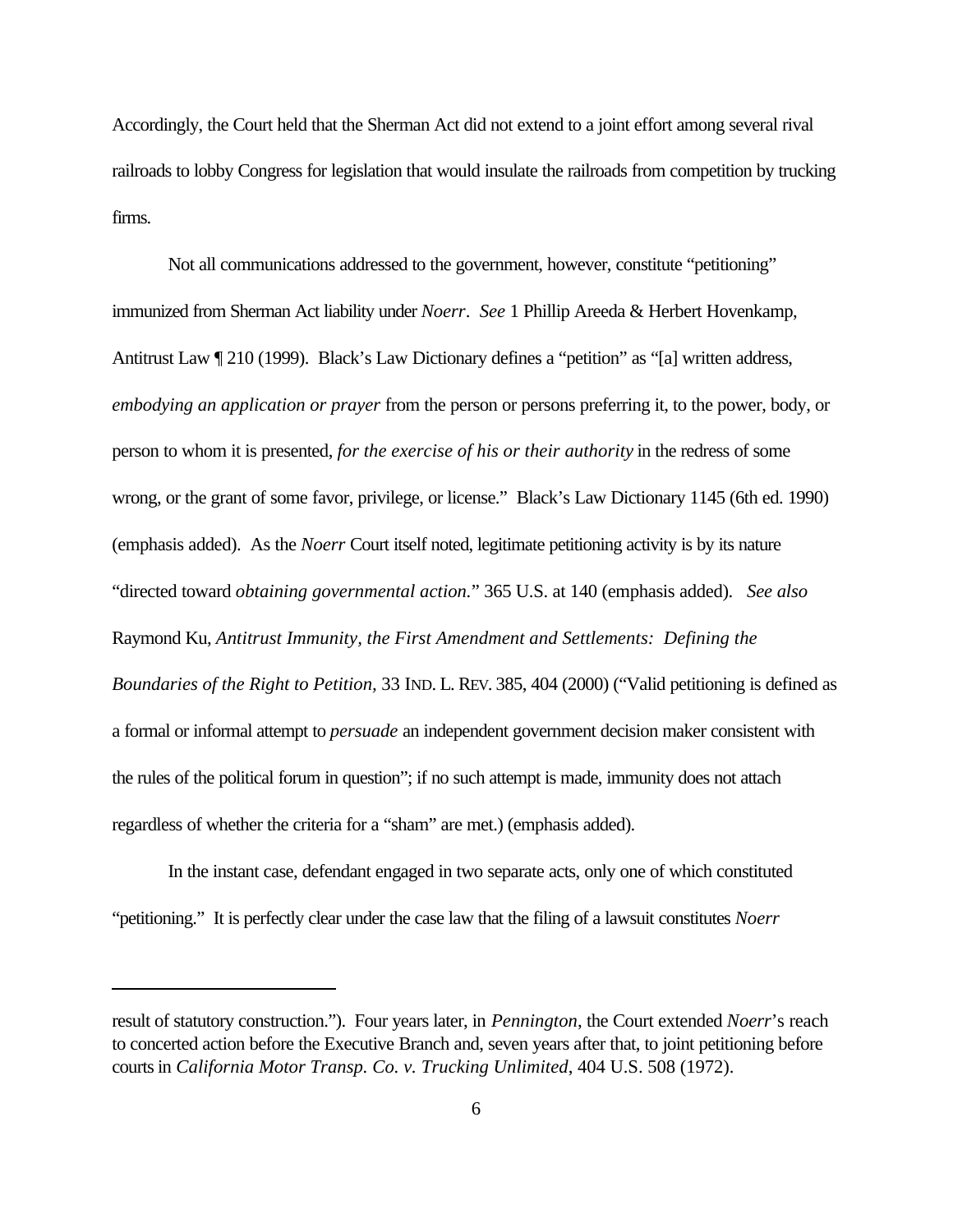petitioning (unless it loses its immunity under the "misrepresentation" or "sham" exceptions). It is equally clear that defendant's earlier filing of the '365 patent with the FDA was *not* "petitioning" under *Noerr*. Faced with these two separate acts, and the prospect of significant antitrust liability for the allegedly fraudulent FDA listing, defendant gamely attempts to conflate both acts throughout its memoranda, repeatedly framing the issue in terms of the follow-on litigation alone. *See, e.g.,* Memorandum in Support of Bristol-Myers Squibb Company's Motion to Dismiss ("Def. Mem.") at 13 ("The issue here really comes down to whether or not BMS's patent infringement suits are sham litigation."); Reply Memorandum in Support of Bristol-Myers Squibb Company's Motion to Dismiss ("Def. Reply Mem.") at 1 ("The entire issue of *Noerr-Pennington* . . . turns on one question: whether BMS's assertion of the '365 patent is objectively baseless.").

To the critical question of whether the *Orange Book filing* was *Noerr* petitioning, defendant tellingly devotes a total of two footnotes in its 35 pages of legal argument. *See* Def. Mem. at 12 n.10; Def. Reply Mem. at 5 n.7. Neither footnote is persuasive.

"Petitioning" is, by its very essence, an effort to convince the government to *do* something. Defendant implicitly recognizes this: "From start to finish, BMS has done nothing but seek the benefit of government *actions*." Def. Mem. at 12 (emphasis added). Simply put, with respect to the Orange Book listing, there was no discretionary government decision or action for which defendant was "petitioning." Rather, defendant's filing was informational and mechanical (not argumentative) and the FDA's listing was ministerial (not adjudicatory or discretionary).

The Second Circuit case on point is *Litton Systems v. American Tel. & Tel. Co.*, 700 F.2d 785 (2d Cir. 1983), *cert. denied*, 464 U.S. 1073 (1984). In that case, the Court of Appeals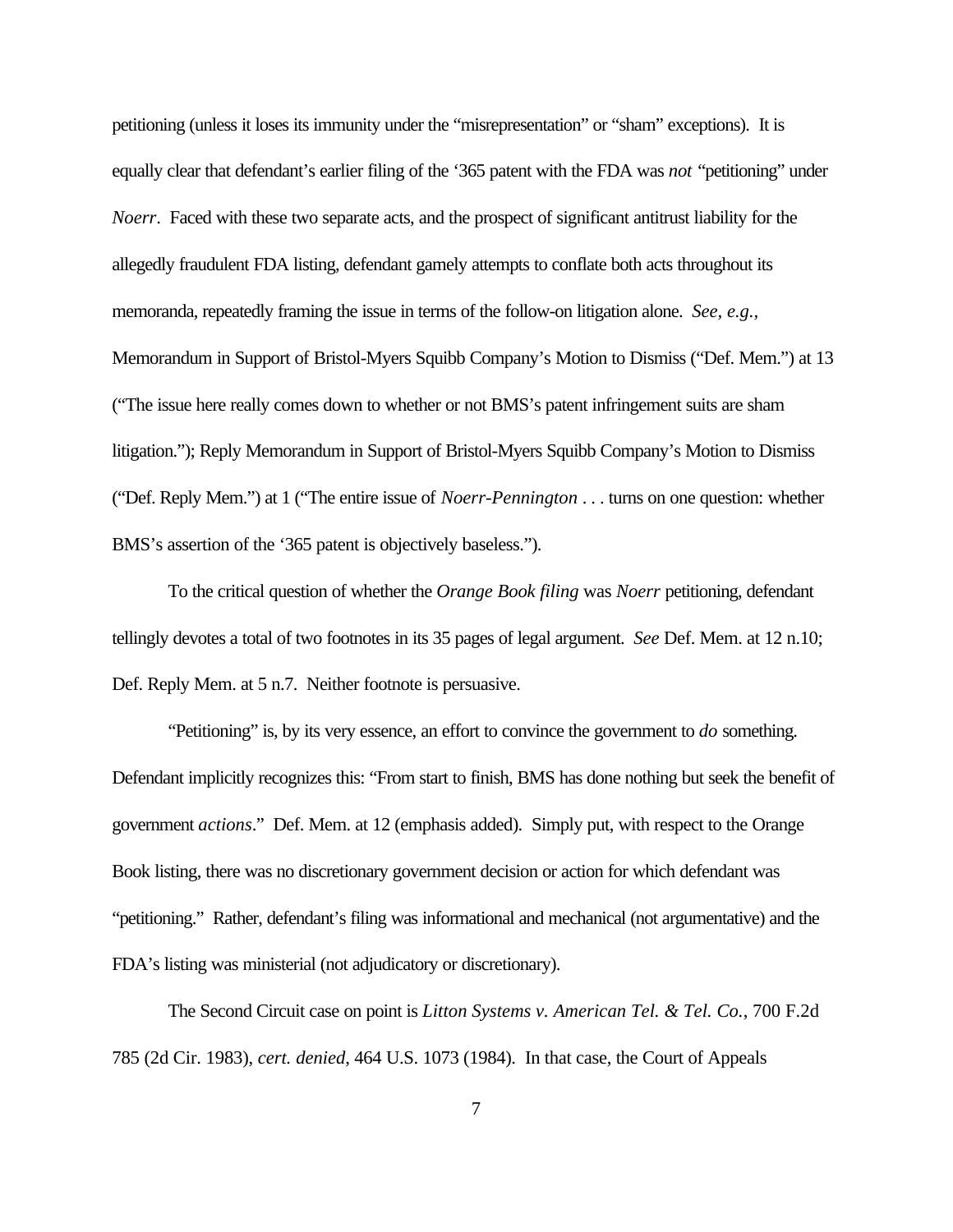addressed the antitrust significance of a tariff filed by AT&T with the Federal Communications Commission, which required the use of an AT&T interface device to connect non-AT&T telephone equipment into the Bell System network. The Court of Appeals premised its *Noerr* analysis on "the Supreme Court's repeated admonition that antitrust exemptions are to be countenanced only where 'there is a plain repugnancy between the antitrust and regulatory provisions.'" *Id.* at 807 (quoting *Gordon v. New York Stock Exchange, Inc.*, 422 U.S. 659, 682 (1975) (quoting *United States v. Philadelphia National Bank*, 374 U.S. 321, 350 (1963))) (internal quotation marks omitted). Because the tariff filings at issue there were mechanical and the FCC's consideration of them ministerial, the Second Circuit concluded they did not amount to "petitioning" under *Noerr*:

AT&T erroneously assumes that a mere *incident* of regulation – the tariff filing requirement – is tantamount to a request for governmental action akin to the conduct held protected in *Noerr* and *Pennington*. But in this case, as in *Continental Ore Co. v. Union Carbide & Carbon Corp.*, 370 U.S. 690, 707 (1962), the *Noerr-Pennington* doctrine is "plainly inapposite" because AT&T was "engaged in private commercial activity, no element of which involved seeking to procure the passage or enforcement of laws."... AT&T cannot cloak its actions in *Noerr-Pennington* immunity simply because it is required, as a regulated monopoly, to disclose publicly its rates and operating procedures.

*Id.* at 807 (emphasis in the original).

Other circuits have consistently agreed that ministerial tariff filings are not protected by *Noerr*. *See, e.g., Ticor Title Ins. Co. v. FTC,* 998 F.2d 1129, 1138 (3d Cir. 1993) (a collective rate filing is not a petition), *cert. denied*, 510 U.S. 1190 (1994); *City of Kirkwood v. Union Elec. Co.,* 671 F.2d 1173, 1181 (8th Cir. 1982) (utility rate filings are not petitions; tariff filings "may not be used as pretext to achieve otherwise unlawful results"), *cert. denied*, 459 U.S. 1170 (1983); *New England Motor Rate Bureau,* 112 F.T.C. 200, 284 (1989) (joint applications to regulators for tariff changes are not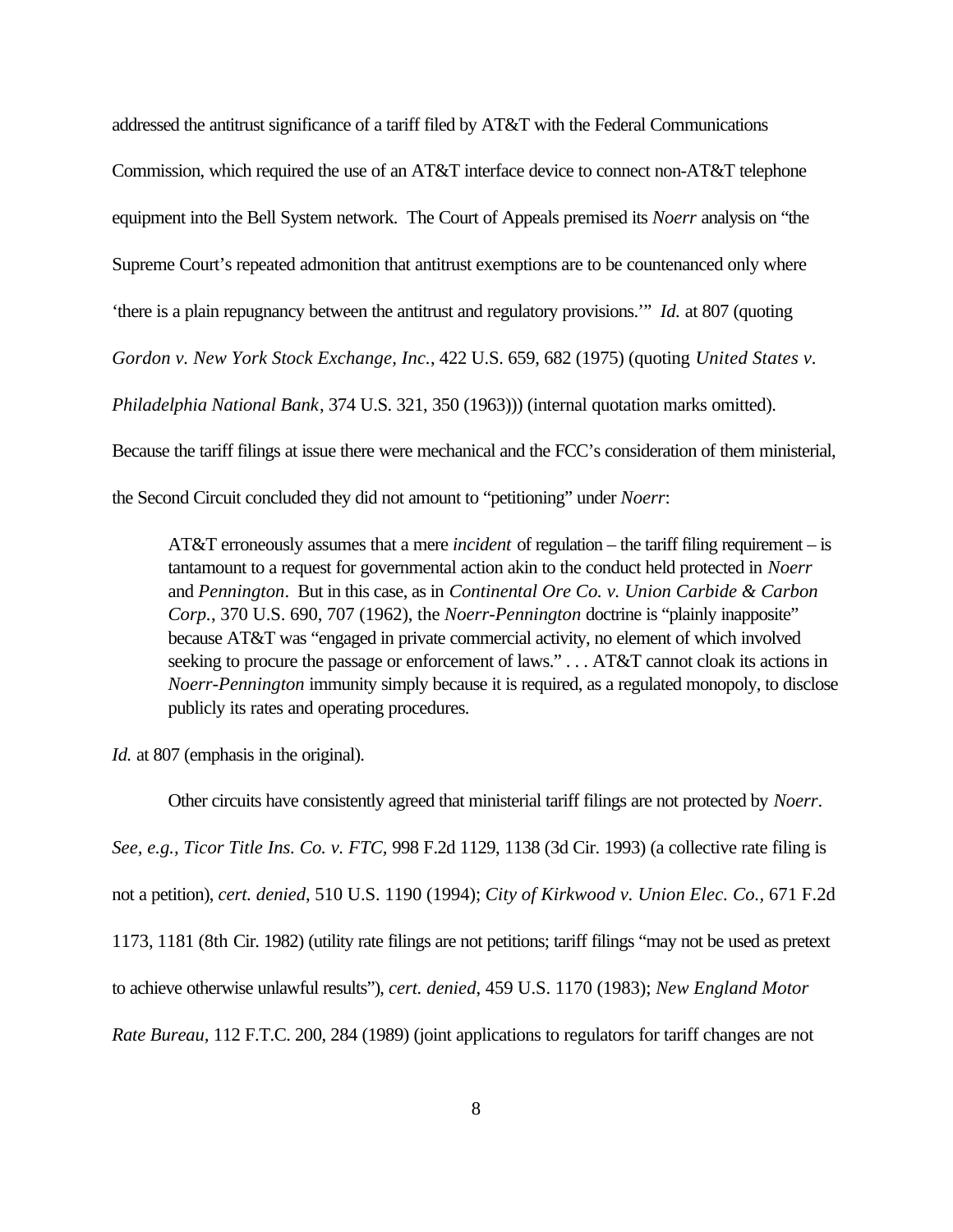petitions), *vacated on other grounds,* 908 F.2d 1064 (1st Cir. 1990); 1 Areeda & Hovenkamp ¶ 210 (collecting cases).<sup>9</sup>

Orange Book filings are like tariff filings in two critical respects. First, patent information filing is a purely mechanical process, involving only the formulaic provision of data, not advocacy or the expression of "grievances." An NDA filer need do nothing more than include in its application "the patent number and the expiration date" of any patent claiming the drug or a method of using the drug

 In *MCI Communications Corp. v. AT&T*, 708 F.2d 1081, 1153 (7th Cir.), *cert. denied*, 464 U.S. 891 (1983), the Court of Appeals considered, *inter alia*, a jury finding "that AT&T filed tariffs [covering interconnections between interstate long distance carriers regulated by the FCC and local telephone operating companies regulated by state agencies] in bad faith with state utility commissions as an act in willful maintenance of its monopoly position," and AT&T's claim that the filings were immune from antitrust scrutiny because they simply constituted "petitioning of the government." While the court suggested in *dicta* that "activities such as state tariff filings are immune from antitrust liability where their purpose is to influence government action," it later noted that "[s]ince *Noerr-Pennington* is designed to protect the right to petition the government to take some action, *Noerr-Pennington* might not apply if a tariff filing is only a *pro forma* publication perhaps required by law and not an exercise of the right to *petition* the government . . . ." The court further noted that it did not in any event need to reach this issue "given [its] conclusion that these filings, even if 'petitions' to which *Noerr-Pennington* applied, were, in any event, 'sham.'" *Id.* at 1155 n.114.

<sup>9</sup> *Accord In re Wheat Rail Freight Rate Antitrust Litig*., 579 F. Supp. 517, 537-38 (N.D. Ill. 1984) ("Though the [ICC] may reject a tariff on its own initiative or at the request of a third party, the filing of a tariff itself cannot be considered a 'petition' to the government." Therefore, such a tariff filing is not immune under *Noerr.*), *aff'd mem*., 759 F.2d 1305 (7th Cir. 1985), *cert. denied*, 476 U.S. 1158 (1986). *See also Columbia Steel Casting Co. v. Portland Gen. Elec. Co*., 111 F.3d 1427, 1446 (9th Cir. 1996) ("Applying to an administrative agency for approval of an anticompetitive contract is not lobbying activity within the meaning of the *Noerr-Pennington* doctrine."), *cert. denied*, 523 U.S. 1112 (1998); *United States v. Southern Motor Carriers Rate Conf., Inc.*, 672 F.2d 469, 477 (5th Cir. 1982) (*Noerr* immunity extends to "joint efforts of the bureaus to secure [State] legislation or commission regulation permitting collective ratemaking procedures . . . ," but not to "collective action to determine the rates which the bureaus desire the commission to approve . . ."), *modified en banc on other grounds*, 702 F.2d 532 (1983), *rev'd on other grounds*, 471 U.S. 48 (1985).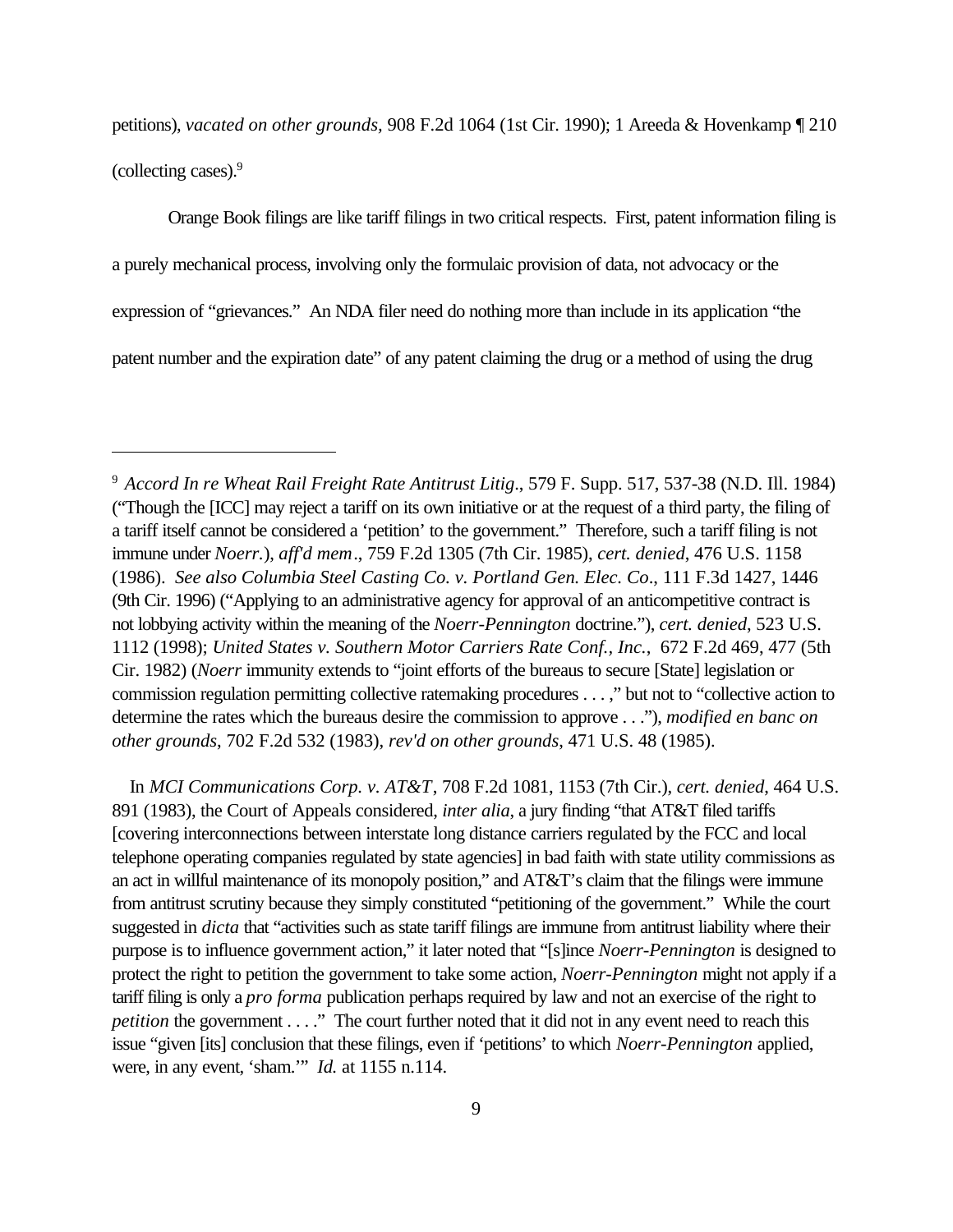that is the subject of the NDA, together with a supporting declaration.<sup>10</sup> Similarly, when a holder of an approved NDA secures a new patent, it need only provide the FDA with the same type of patent information within 30 days after the patent is issued.<sup>11</sup> In either circumstance, the submitter is neither requesting governmental action nor expressing a political opinion, and this "essentially procedural aspect of regulation . . . cannot [support an antitrust exemption]." *Litton Sys.*, 700 F.2d at 807.<sup>12</sup>

Second, the FDA's review of pre-listing submissions, and subsequent listing of patents in the Orange Book, are purely ministerial, not involving discretionary judgment or adjudication. Explicitly, the FDA does not purport to evaluate the propriety of patent listings,<sup>13</sup> and will not change patent information in the Orange Book "[u]nless the NDA holder withdraws or amends its patent information."14 As the D.C. Circuit recently explained,

10 21 U.S.C. § 355(b)(1); 21 C.F.R. § 314.53(c).

 $11$  21 U.S.C. § 355(c)(2).

<sup>12</sup> Cf. Noerr, 365 U.S. at 138 (protected petitioning involves "solicitation of governmental action with respect to the passage and enforcement of laws"); Ku, *Antitrust Immunity,* 33 IND. L. REV. at 417, 422 (equating protected petitioning with "an effort to persuade an independent government decisionmaker through the presentation of facts and arguments," and noting that purely private settlements are not *Noerr-*protected "because they are in fact the antithesis of efforts to solicit government action").

13 *See* 59 Fed. Reg. 50338, 50343 (1994)*; accord Abbott Laboratories v. Novopharm Ltd.*, 104 F.3d 1305, 1307 n.1 (Fed. Cir. 1997) ("[t]he FDA must accept as true the patent information supplied by the patentee"). Indeed, the FDA has consistently maintained that it has neither the resources nor the expertise to resolve patent issues. *See* 54 Fed. Reg. 28872, 28910 (1989) (preamble to proposed regulations); 59 Fed. Reg. at 50345 (cols. 2, 3) (preamble to final regulations in which FDA rejected two comments that asserted that "FDA should ensure that patent information submitted to the agency is complete and applies to a particular NDA").

14 21 C.F.R. § 314.53(f); *accord American Bioscience, Inc. v. Thompson*, 269 F.3d 1077, 1080 (D.C. Cir. 2001) ("*American Bioscience II*").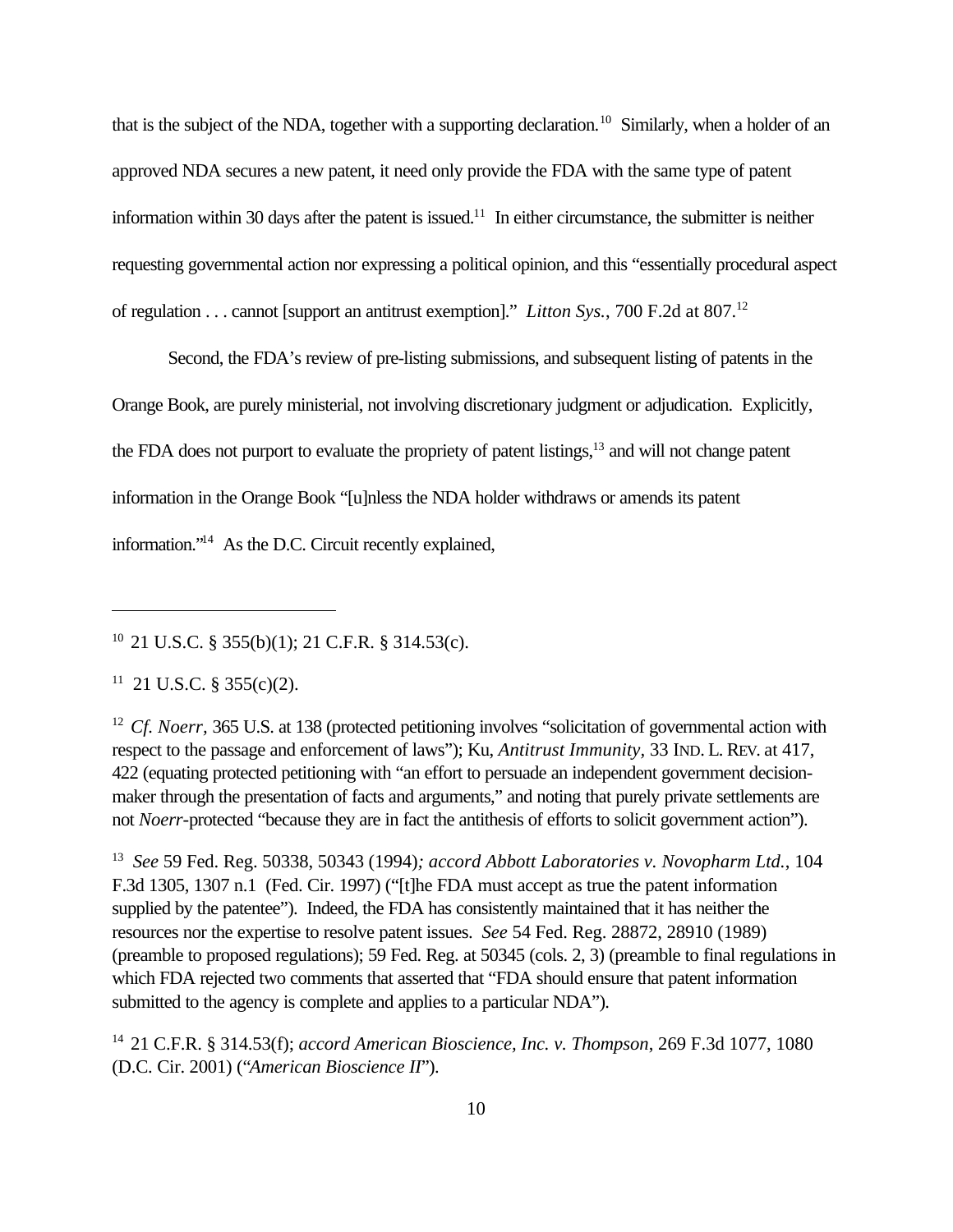[t]he FDA, pursuant to longstanding practice and its own regulations, and based on its acknowledged lack of expertise and resources, has refused to become involved in patent listing disputes, accepting at face value the accuracy of NDA holders' patent declarations and following their listing instructions.

*American Bioscience II, 269 F.3d at 1080.*<sup>15</sup> In other words, as the court elaborated, the FDA's Orange Book listing, rather than being an exercise of judgment or discretion, is purely "ministerial." *Id.* at 1084. The ministerial nature of the FDA's role in listing patents in the Orange Book is further evident in the rule that such listings create no presumption that the patent has been listed correctly. *See Ben Venue Laboratories, Inc. v. Novartis Pharmaceutical Corp.*, 10 F. Supp. 2d 446, 456 (D.N.J. 1998). *See also Watson Pharm., Inc. v. Henney*, No. S 00-3516, 2001 U.S. Dist LEXIS 2477 at \*7 (D. Md. Jan. 18, 2001) (describing the FDA's role in Orange Book listing as "very limited [and] ministerial") (Attachment 1).

The distinction between ministerial government acts and exercises of judgment and discretion reflects in part the reality that, with the former, there is little check on the truth or falsity of parties' representations, whereas with the latter, the government decisionmaker can assess veracity and weigh those statements in accordance with the public interest. Under *Noerr*, it is both the nature of the submission (informational or attempting to persuade) and the nature of the governmental agency's review (discretionary or ministerial) that determine whether a given communication constitutes

<sup>15</sup> *Cf. Woods Exploration & Producing Co. v. Aluminum Co. of America*, 438 F.2d 1286, 1295 (5th Cir. 1971) (*Noerr* provides no immunity for gas producers' filings with Railroad Commission where Commission has "no opportunity . . . [to] supervis[e] or verif[y]" filings and instead "must rely on the truthfulness" of producers), *cert. denied*, 404 U.S. 1047 (1972).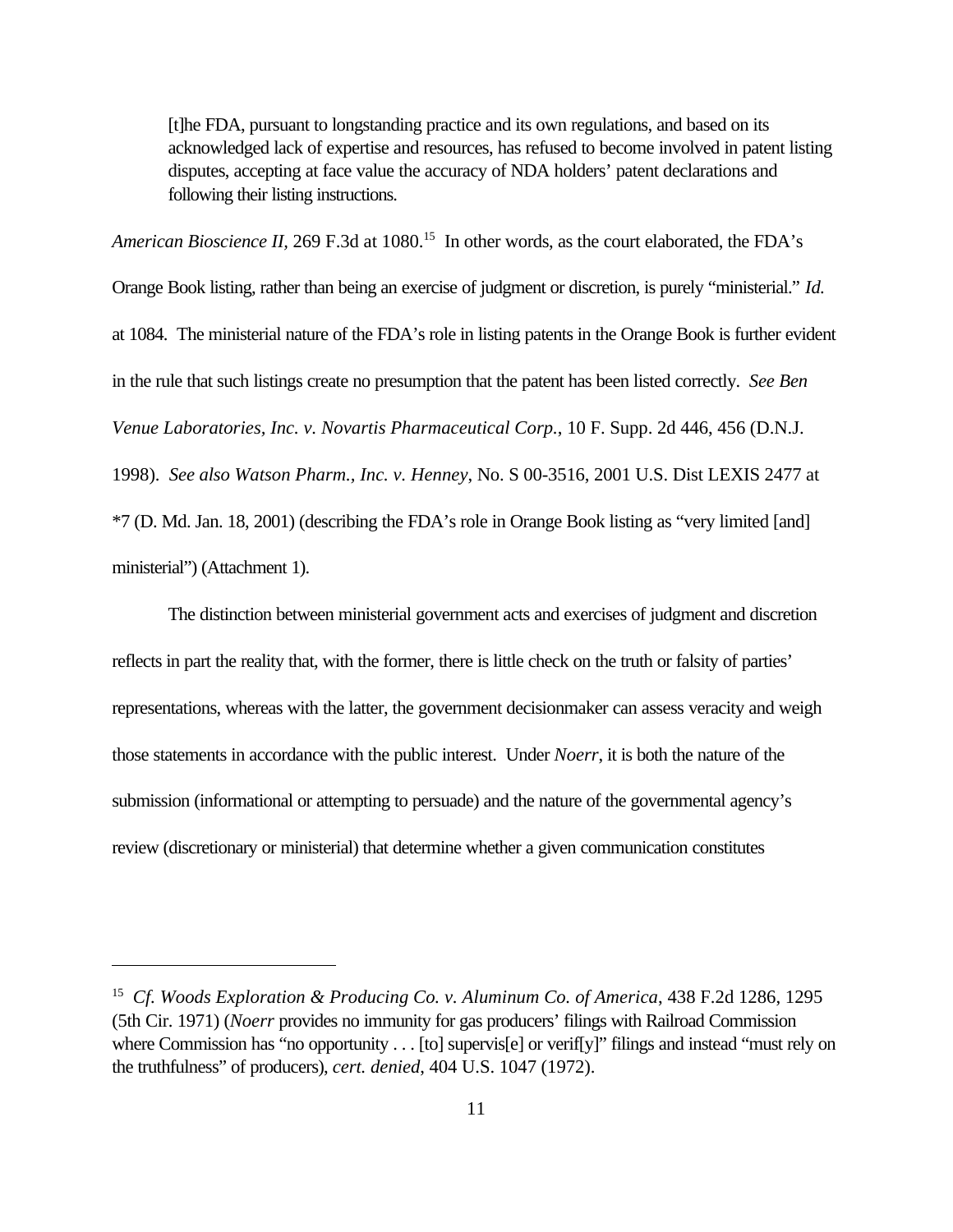"petitioning."<sup>16</sup> Thus, while advocacy in a political or adjudicatory context is deemed petitioning;

informational filings in ministerial contexts are not.<sup>17</sup>

Indeed, the FCC's review of the tariff filings in *Litton* was far less ministerial than the FDA's

review of Orange Book filings. There, the FCC did engage in some substantive review of those filings,

but, as the Second Circuit concluded,

[t]he fact that the FCC might ultimately set aside a tariff filing does not transform AT&T's independent decisions as to how it will conduct its business into a "request" for governmental action or an "expression" of political opinion. Similarly, the FCC's failure to strike down a tariff at the time of its filing does not make the conduct lawful, particularly where, as in this case, the agency specifically declines to rule on a tariff's legality.

700 F.2d at 807-08. *A fortiori*, an FDA filing subjected to even more circumscribed and ministerial

review cannot be considered "petitioning" protected under *Noerr*. 18

<sup>17</sup> For example, misrepresentations on an individual's tax return are not protected "petitioning" under *Noerr*, but arguing to an elected Representative or to a court that one's taxes are too high (or that a given expense should be deductible) would be.

<sup>18</sup> In contrast, neither of these characteristics  $- (1)$  a purely mechanical, information-providing content to the filing, or (2) an absence of judgment or discretion on the part of the government agency – has been present in recent cases in which *Noerr* immunity was held to apply. Rather, *Noerr* cases typically involve efforts to persuade or negotiate with the government to promulgate statutes or regulations, enter into agreements, or engage in law enforcement actions – *i.e.,* appeals to the substantive judgment or discretion of a government agent. *See, e.g., A.D. Bedell Wholesale Co. v. Philip Morris, Inc.,* 263 F.3d 239, 252 (3d Cir. 2001) (upholding district court's holding that tobacco companies' successful negotiations with state governments to enter the Multistate Settlement Agreement and secure implementing state legislation were *Noerr* protected), *cert. denied*, \_\_ U.S. \_\_ (Jan. 7, 2002); *Hallco*

<sup>&</sup>lt;sup>16</sup> *See Noerr*, 365 U.S. at 138 (protected petitioning involves "solicitation of governmental action with respect to the passage and enforcement of laws"); *see also Litton,* 700 F.2d at 807-08 (contrasting a "mere incident of regulation" with "a 'request' for government action or an 'expression' of political opinion"); *cf.* Gregory A. Mark, *The Vestigial Constitution: The History and Significance of the Right to Petition,* 66 FORDHAM L. REV. 2153, 2173 (1998) (as developed in English law and known to the Framers, "[a] petition was a communication that, 1) had to be addressed to an authority such as the King, 2) had to state a grievance, and, 3) had to pray for relief")*.*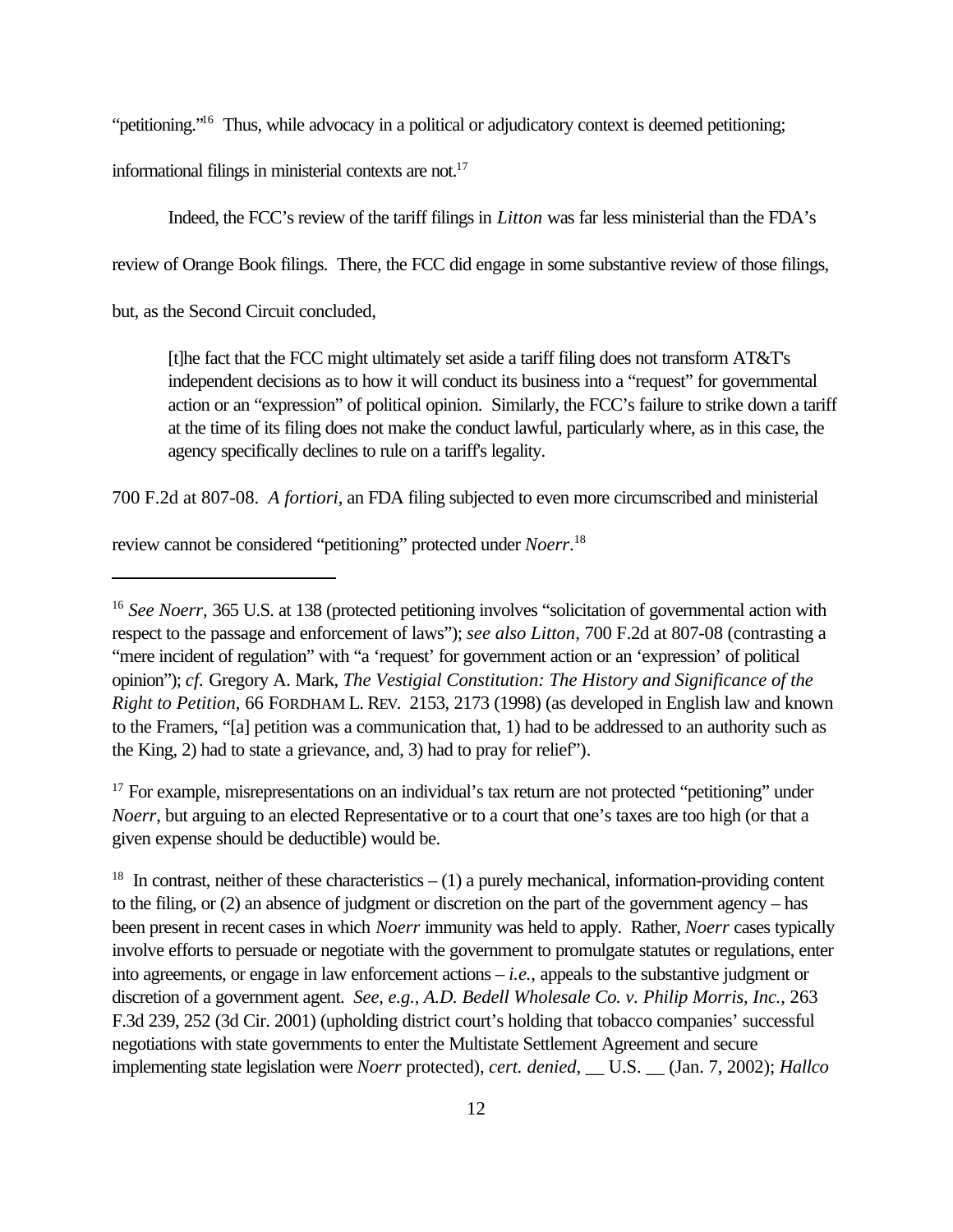### **II. ORANGE BOOK FILINGS ARE NOT "INCIDENTAL" TO SUBSEQUENT PATENT INFRINGEMENT LITIGATION**

In the event that the Court concludes that Orange Book filing does not constitute "petitioning," BMS urges the Court to adopt the position that filing is "incident[al]" to petitioning. *See* Def. Mem. at 12 n.10; Def. Reply Mem. at 5 n.7. This latter contention is equally unpersuasive. Patent listings in the Orange Book result from mechanical informational filings calling for ministerial action, rather than the exercise of judgment, by the FDA. Furthermore, they share little in common with other conduct held to be "incidental" to petitioning, such as the transmittal of pre-litigation threat letters.

A number of courts have found a limited category of pre-litigation conduct to be "incidental" to petitioning and so protected by *Noerr*. Those cases have generally involved a *threat* to litigate a specific claim against a specific party. *See Glass Equip. Dev., Inc. v. Besten, Inc.,* 174 F.3d 1337,

*Environmental, Inc. v. Comanche County Board of County Commissioners*, 1998-1 Trade Cas. (CCH) ¶ 72,175, at 82,138 (10th Cir. June 10, 1998) (efforts by a number of individuals to persuade a county board and its commissioners to establish landfill regulations under a state solid waste management act); *Massachusetts School of Law at Andover, Inc. v. American Bar Association,* 107 F.3d 1026, 1038 (3d Cir.) (efforts by the ABA to convince states to prohibit graduates of unaccredited law schools from taking the bar examination), *cert. denied*, 522 U.S. 907 (1997); *PTI, Inc. v. Philip Morris Inc.,* 100 F. Supp. 2d 1179, 1193 (C.D. Cal. 2000) ("activities involved with the negotiation, execution, and attempts to implement the [tobacco litigation] MSA, the Qualifying Statute, and the Model Act"); *Modesto Irrigation District v. Pacific Gas & Elec. Co.*, 61 F. Supp. 2d 1058, 1062, 1070-73 (N.D. Cal. 1999) (utility's petition to the Federal Energy Regulatory Commission for a declaration that it was not obligated to supply power to another firm); *Omega Homes, Inc. v. City of Buffalo*, 4 F. Supp. 2d 187, 193-94 (W.D.N.Y. 1998) (successful lobbying efforts to secure an exclusive contract to build a low-income housing development), *aff'd*, 171 F.3d 755 (2d Cir.), *cert. denied*, 528 U.S. 874 (1999); *Ehlinger & Assocs. v. Louisiana Architects Ass'n*, 989 F. Supp. 775, 784-85 (E.D. La.) (efforts to influence a state board that selected architects for state projects), *aff'd*, 167 F.3d 537 (5th Cir. 1998); *Association of Minority Contractors & Suppliers v. Halliday Properties, Inc.*, 1998-2 Trade Cas. (CCH) ¶ 72,250, at 82,575-78 (E.D. Pa. 1998) (efforts to convince city council to initiate a lawsuit to dissolve a local redevelopment authority).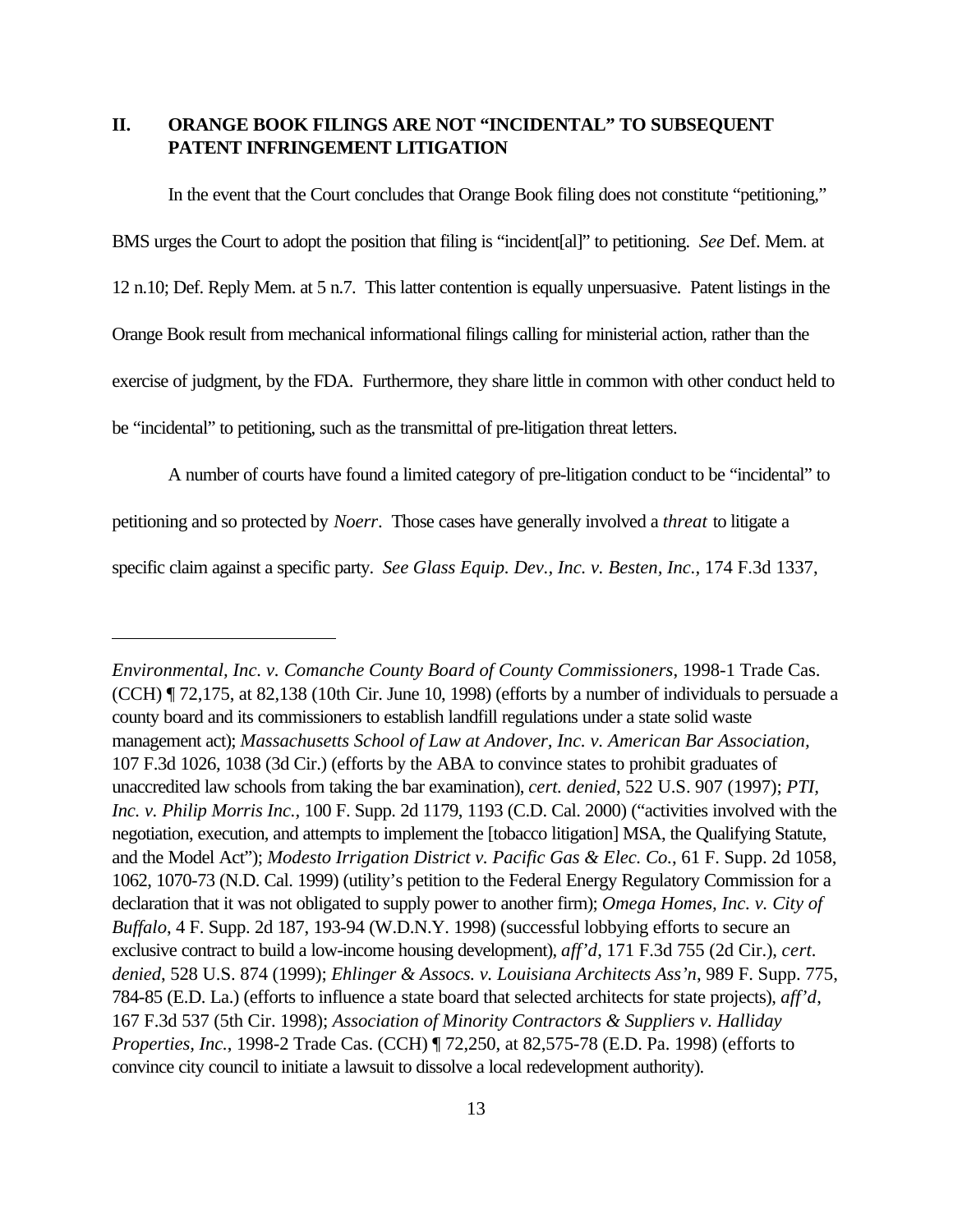1343-44 (Fed. Cir. 1999); *McGuire Oil Co. v. Mapco, Inc.,* 958 F.2d 1552, 1558-60 (11th Cir. 1992); *CVD, Inc. v. Raytheon Co.,* 769 F.2d 842, 851 (1st Cir. 1985); *Coastal States Marketing, Inc. v. Hunt,* 694 F.2d 1358, 1366-67 (5th Cir. 1983); *Barq's Inc. v. Barq's Beverages, Inc.,* 677 F. Supp. 449, 452-53 (E.D. La. 1987). Such conduct is closely related to litigation: it announces an intent to litigate specific claims against specific parties; it is typically communicated between the prospective parties to the suit; it is a normal part of the litigation process; it makes the litigation process itself work better by providing notice that may lead to a settlement or an adjustment of conduct that makes the process less costly for all involved; its deterrent or remedial effects are directly dependent on the merits of the litigation; and it is often an essential part of the process of petitioning effectively, inasmuch as the remedies sought by the petitioner often include treble damages for willful infringement for which notice – typically in the form of a threat letter – is a legal requirement. A pre-litigation threat letter has been found to be immune as incidental to the petitioning process because it is often a normal aspect of the process of litigating effectively and in good faith:

Given that petitioning immunity protects joint litigation, it would be absurd to hold that it does not protect those acts reasonably and normally attendant upon effective litigation. The litigator should not be protected only when he strikes without warning. If litigation is in good faith, a token of that sincerity is a warning that it will be commenced and a possible effort to compromise the dispute.

*McGuire Oil,* 958 F.2d at 1560; *see also Outboard Marine Corp. v. Pezetel,* 474 F. Supp. 168,

174 (D. Del. 1979); *Clairol, Inc. v. Boston Discount Center of Berkley, Inc.,* 1976 U.S. Dist. LEXIS

13139 at \*16 (E.D. Mich.), *aff'd on other grounds*, 608 F.2d 1114 (6th Cir. 1979) (Attachment 2).

In a similar vein, the Second Circuit has described signal strength challenges under the Satellite

Home Viewer's Act ("SHVA") as analogous to pre-litigation threat letters and so conceivably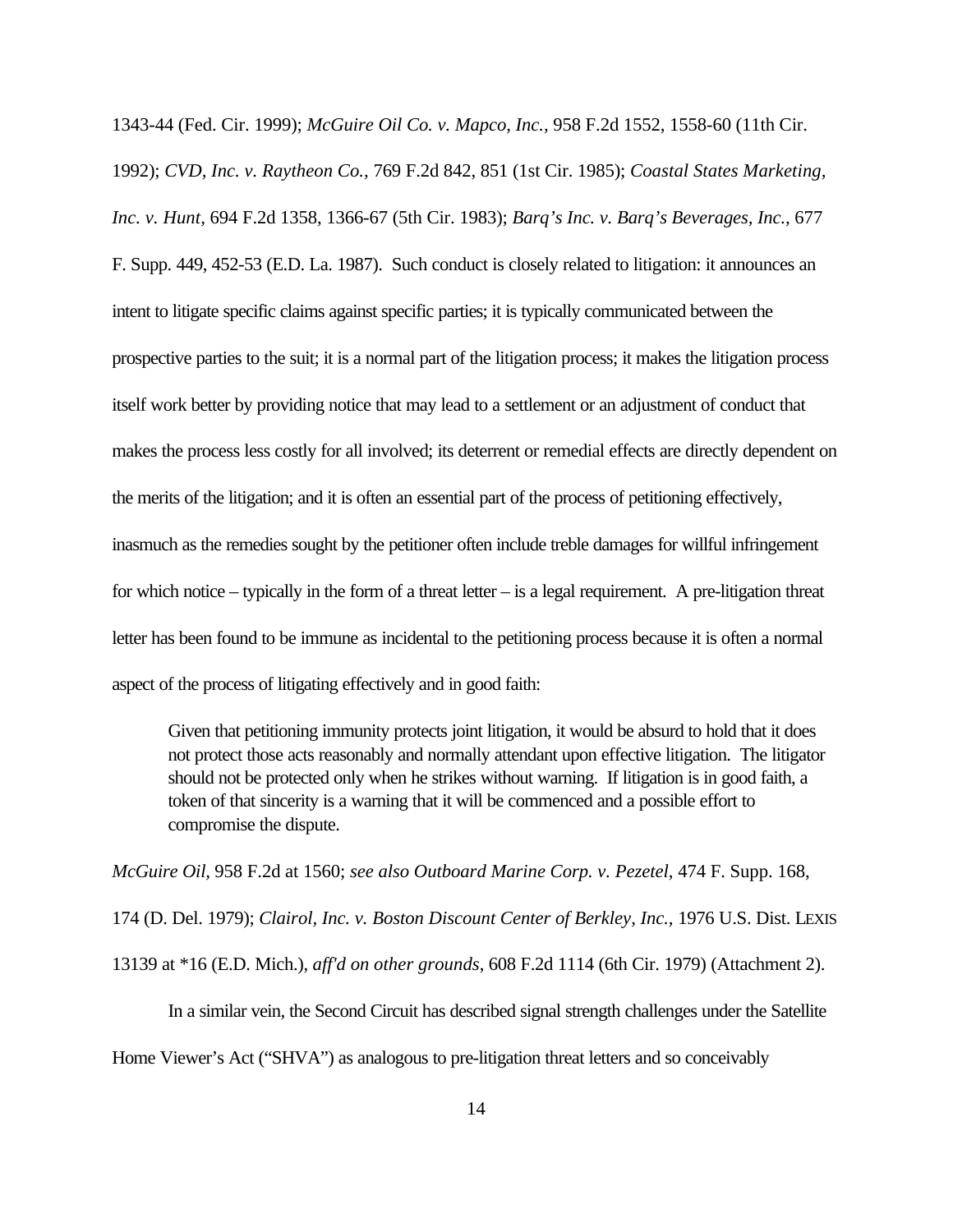*Noerr-*protected. In *Primetime 24 Joint Venture v. National Broadcasting Co.,* 219 F.3d 92 (2d Cir. 2000), the court held that signal-strength challenges by TV networks to satellite providers' assertions of mandatory copyright licensing rights could be (absent abuse) *Noerr-*protected, finding that such challenges served the same role as pre-litigation threat letters*. Id.* at 100. Like pre-litigation threat letters, SHVA challenges provided specific notice to a specific party that specific conduct by that party is alleged to violate the challenger's rights. They were, in short, "a litigation skirmish in miniature," *id.*, and for that reason protected together with the litigation which they preceded.

An Orange Book filing, by contrast, is plainly *not* a miniature, preliminary version of *Noerr*protected litigation. Unlike a litigation threat letter, an Orange Book listing is made to the world in general; and it is made without regard to, and often in the complete absence of, any potentially adversary party. An Orange Book filing is a communication with the government purporting to describe a property right – akin to registration of a trademark or title to land – not a communication with an adversary asserting an infringement. Indeed, the obligation to list a patent in the Orange Book arises without regard to whether there is, or ever will be, another company that seeks to manufacture the drug claimed in the NDA. For patents that have issued by the time the NDA is filed, the obligation to list arises with the filing of the NDA; for subsequently issued patents, the patent must be listed within 30 days of its issuance. 21 U.S.C. §§ 355(b)(1), (c)(2)**.** The listing thus often will arise years before any potential competitor has emerged; and, indeed, sometimes there will *never* be another company seeking to make the claimed drug. Moreover, the statutory obligation to list encompasses patents owned by persons other than the NDA holder – *i.e.*, circumstances in which even if subsequent patent infringement suit may occur, the person filing the Orange Book listing will not be a party to such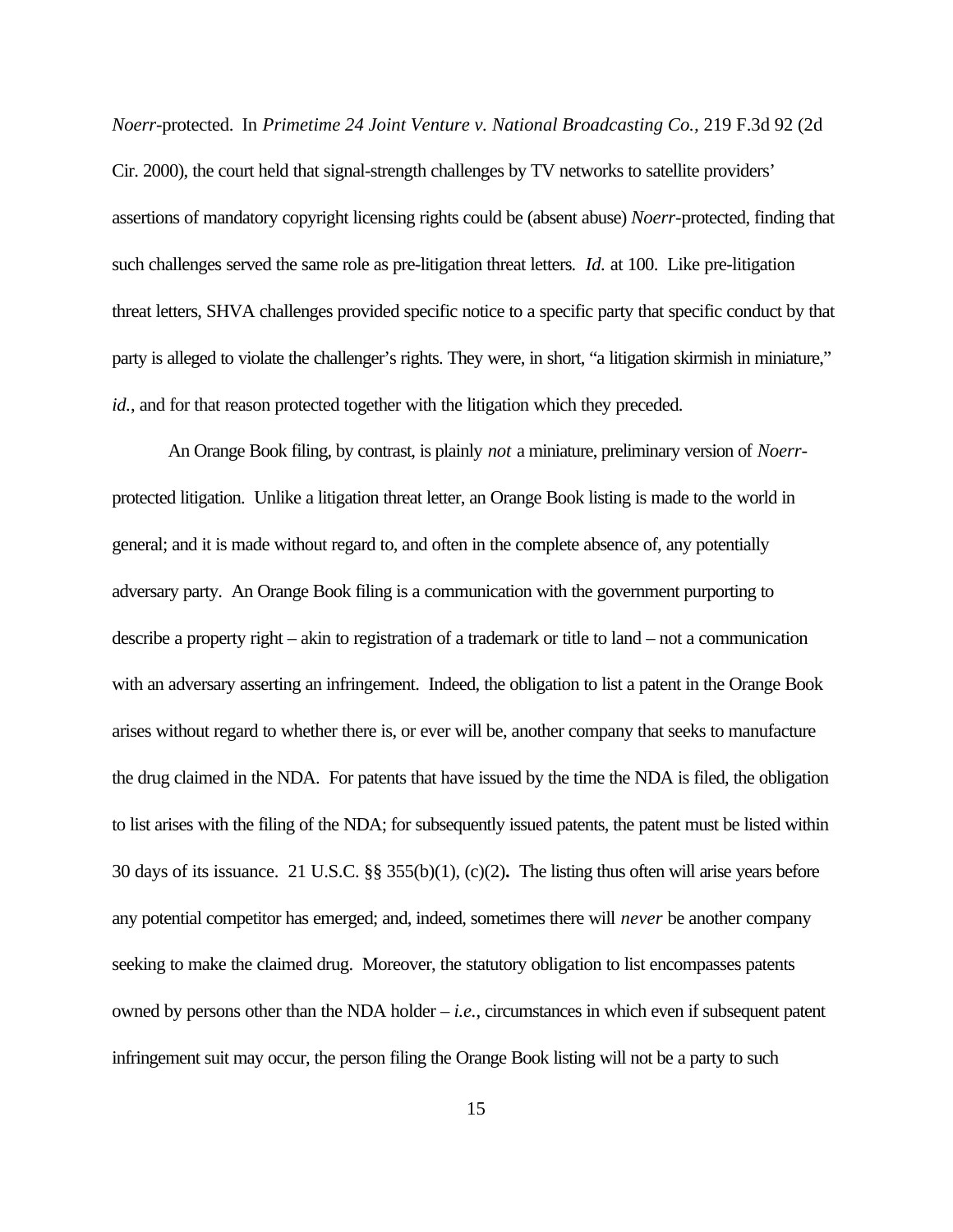litigation. Given the significant attenuation between Orange Book filings and potential future litigation, fraudulent conduct undertaken in compliance with regulatory obligations under the FDA cannot properly be characterized as "incidental" to hypothetical future litigation that may or may not arise against unknown parties who may or may not appear.

Moreover, an Orange Book filing is not merely separated in time and made without regard to the identity of any particular adversary. It also relates to a *different subject matter* from subsequent patent litigation. An Orange Book filing makes a representation about the relationship between a particular patent and the branded drug that is the subject of the NDA – that is, between the patent and the *NDA holder's product*. A patent infringement claim, by contrast, concerns the relationship between a particular patent and the *ANDA filer's product*. The listing of a patent in the Orange Book accordingly does not mean that an ANDA filer infringes the patent; an Orange Book listing might be proper even though a patent litigation claim would not be, and vice versa. In short, an Orange Book filing bears little resemblance to the "litigation skirmishes in miniature" that have been protected as "incidental" to litigation. Unlike threat letters and SHVA challenges, which are between the same parties, involve the same claims, and arise immediately before the protected litigation, Orange Book filings are unrelated in time, different in subject matter, and made to the world in general. To find such conduct "incidental" to litigation would be a dramatic, and unwarranted, extension of existing precedent.

BMS nonetheless asserts that Orange Book filings should be deemed "incidental" to litigation because, BMS claims, listing in the Orange Book is required in order to take advantage of 35 U.S.C. §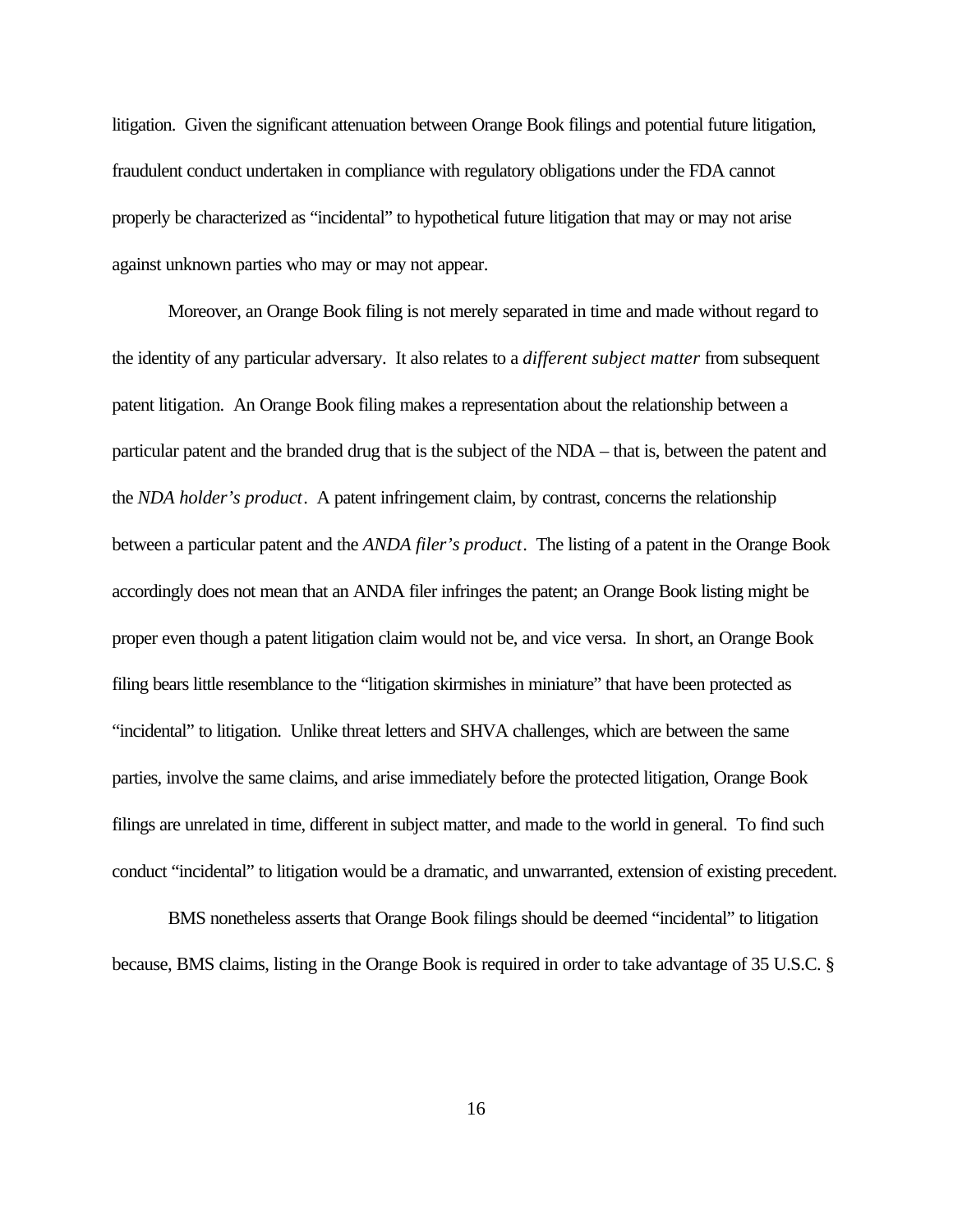$271(e)(2)$ , which permits commencement of an infringement action at the time an ANDA is filed.<sup>19</sup> Otherwise, BMS contends, it would have had to wait until the ANDA filer actually made, used, or sold the allegedly infringing drug under 35 U.S.C. §271(a). *See* Def. Mem. at 12 n.10 (Orange Book listing "was a necessary predicate to the filing of [its] patent suits against Mylan and Watson under 35 U.S.C.  $§$  271(e)(2)").

There are, however, several difficulties with BMS's argument. To begin with, the hypothesized distinction between the timing of an action under §§ 271(a) and 271(e)(2) appears to be entirely irrelevant on the facts of this case. Given the conduct alleged here – namely, that Mylan and Danbury had manufactured sizeable quantities of the allegedly infringing product, presumably subsequent to multiple offers to sell, and even had their trucks loaded and ready to go – it would appear that BMS could have brought the same suit, alleging the same claims, at the same time, under either § 271(a) or § 271(e)(2). The Orange Book listing accordingly was not "necessary" in any respect to BMS's filing of the current litigation.

Second, BMS's suggestion that otherwise unrelated conduct is protected under *Noerr* because it affects – at most – only the *timing* of litigation, proves far too much. To our knowledge, only one court has adopted BMS's interpretation of  $\S 271(e)(2)$ . Notably, however, that case itself emphasized that the unavailability of § 271(e)(2) did not alter the litigant's ability to secure the same effective relief under § 271(a). *See Abbott Laboratories v. Zenith Laboratories, Inc.*, 1995 WL 117984 at \*12

<sup>&</sup>lt;sup>19</sup> 35 U.S.C. § 271(e)(2) provides in relevant part: "It shall be an act of infringement to submit (A) an application under section 505(j) [the ANDA provisions] of the Federal Food, Drug and Cosmetic Act or described in section 505(b)(2) [provisions allowing "paper NDAs"] of such Act for a drug claimed in a patent or the use of which is claimed in a patent."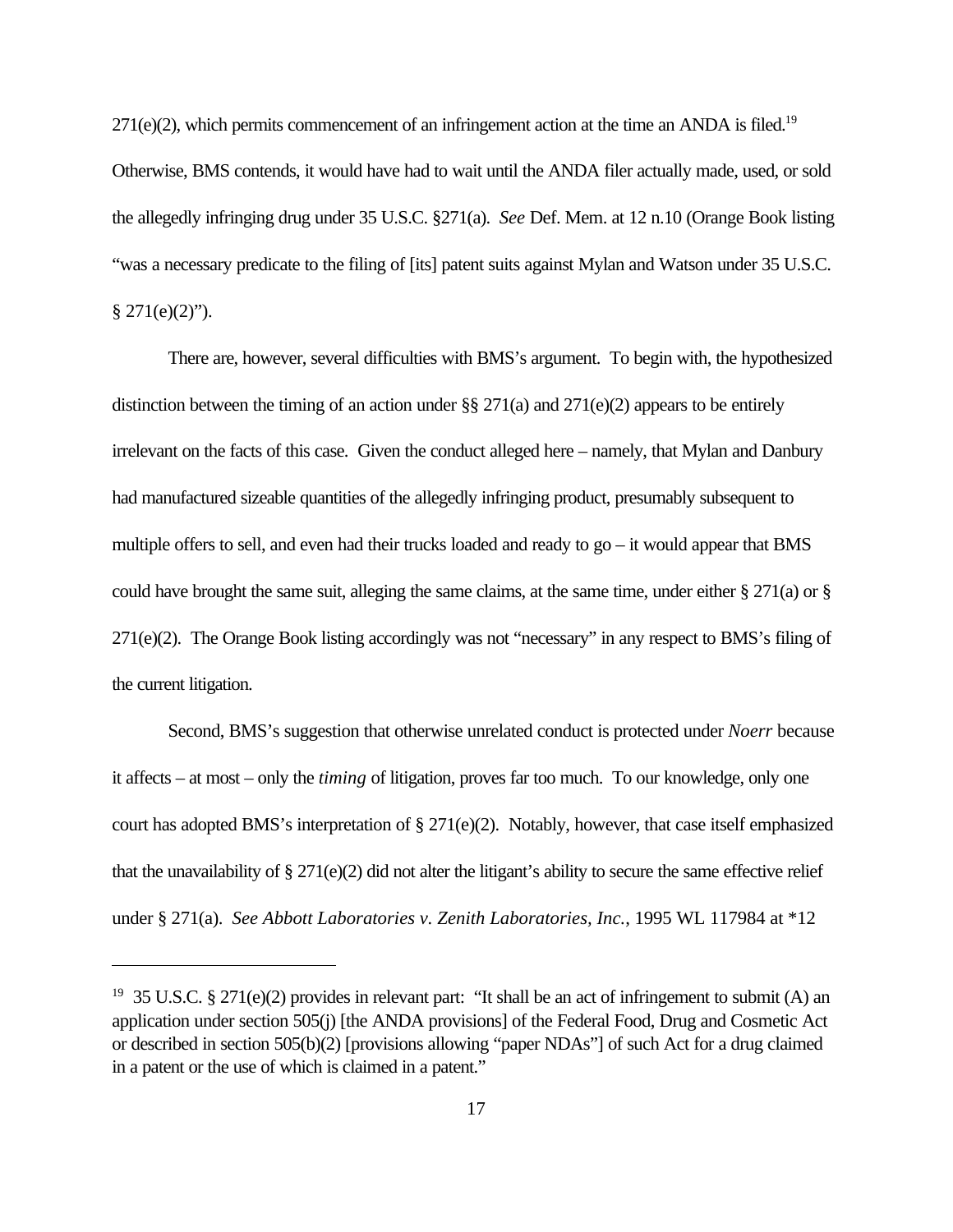(N.D. Ill. Mar. 16, 1995) ("[D]ismissal of Plaintiff's § 271(e)(2)(A) claim does not leave Plaintiff without a remedy as Plaintiff can bring a patent infringement claim pursuant to 35 U.S.C. § 271(a) if and when Defendant proceeds to manufacture and sell its new generic form of Hytrin.") (Attachment 3).<sup>20</sup> Indeed, it would be highly anomalous for BMS to claim that the difference between the two provisions is an important one, if, as BMS claims, listing in the Orange Book is required to bring a § 271(e)(2) claim. As discussed earlier, *it is unilaterally within the control of the NDA holder which patents are listed in the Orange Book*, and many patents can affect a given drug yet not be owned by the NDA holder. If other patent holders are dependent on the NDA holder to decide whether they can bring a claim under  $\S 271(e)(2)$ , it would be striking indeed for BMS to claim that Congress intended to leave this right within the unilateral control of another firm.

In fact, however, BMS's argument suffers from an even more fundamental difficulty: its interpretation of § 271(e)(2) finds no support in the plain language of the provision. The referenced provision merely indicates that submission of an ANDA "for a drug claimed in a patent or the use of which is claimed in a patent" constitutes grounds for an infringement action. It makes no reference, either express or implied, to the Orange Book listing process. Rather, under the terms of § 271(e)(2), the filing of an ANDA makes a patent infringement suit ripe if the generic drug for which the ANDA is filed infringes a patent, *irrespective* of whether the patent concerned is listed in the Orange Book or whether a Paragraph IV certification has been, or should have been, filed.

<sup>20</sup> *Cf. Glaxo Group Ltd. v. Apotex, Inc.*, 130 F. Supp. 2d 1006, 1009 n.4 (N.D. Ill. 2001) (agreeing in *dicta* with *Abbott Laboratories*' holding, but declining to reach the issue because plaintiff sought the same effective relief under § 271(a)).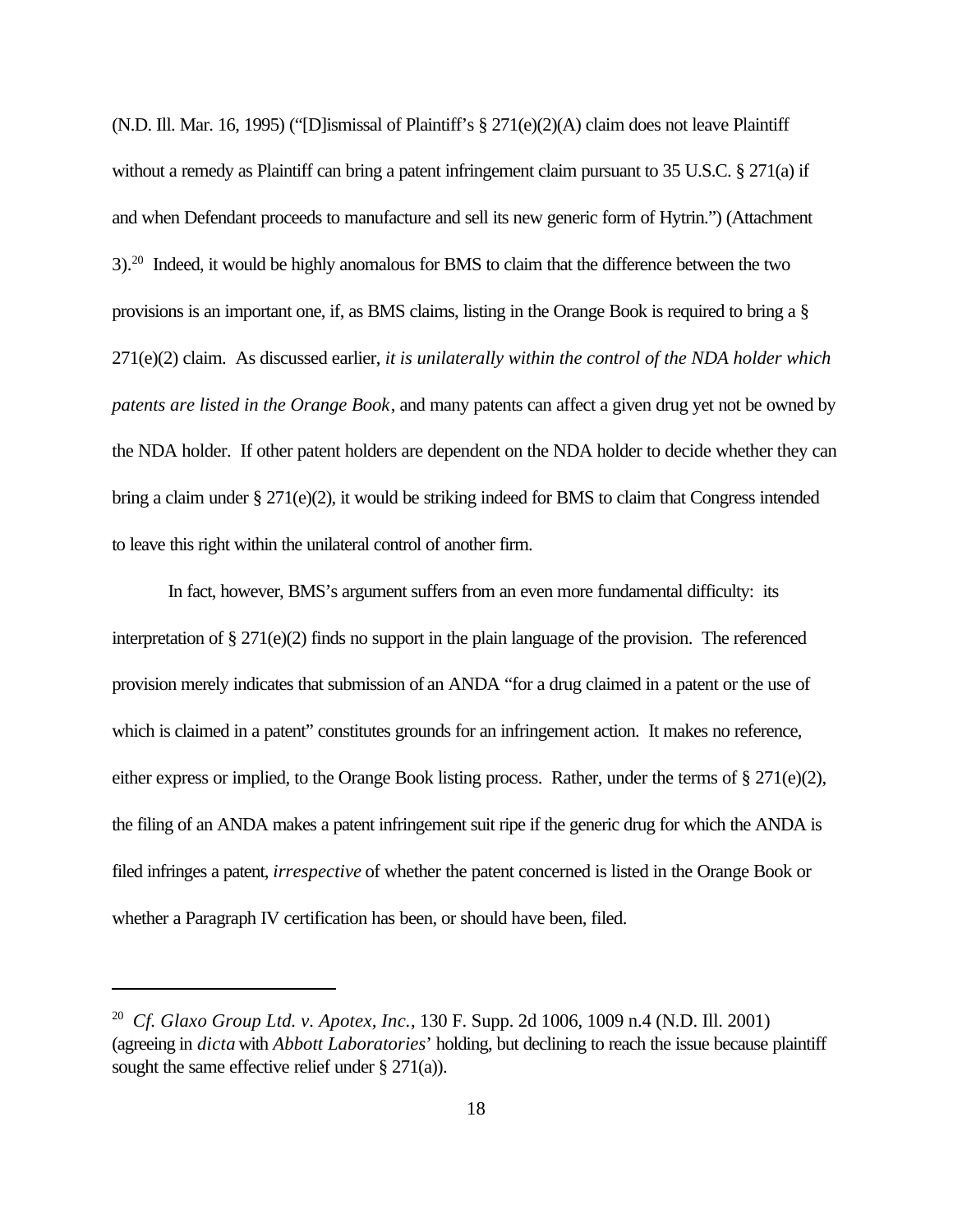The only court to interpret  $\S 271(e)(2)$  as BMS suggests – the Northern District of Illinois in *Abbott Laboratories* – was, we would respectfully submit, in error. There the court appears to have been motivated principally by a policy concern, $^{21}$  that NDA holders not withhold patents from the Orange Book in hopes of surprising ANDA filers with subsequent litigation.However, that concern does not justify grafting a new requirement onto the otherwise straightforward statutory text of § 271(e)(2): "It shall be an act of infringement to submit an [ANDA] for a drug claimed in a patent or the use of which is claimed in a patent." Had Congress intended to do so, it would not have been difficult to have written: "It shall be an act of infringement to submit an ANDA for a drug claimed in a patent *that has been filed with the FDA under § 355(b)(1)*." Moreover, actual practice in the intervening years suggests that the underlying policy concern is unlikely to have substantial real world consequences: given the substantial economic advantages to NDA holders of having patents listed in the Orange Book – namely, the automatic 30-month stay provision halting FDA approval of competing ANDAs – there are very few incentives for NDA holders to deliberately withhold validly listable patents (which, indeed, they are required to list under § 355(b)).

<sup>&</sup>lt;sup>21</sup> In addition, the court looked to *dicta* in the Supreme Court's decision *Eli Lilly & Co. v. Medtronic, Inc.*, 496 U.S. 661, 678 (1990), that § 271(e)(2) created "a highly artificial act of infringement that consists of submitting an ANDA or paper NDA *containing the fourth type of certification*" (emphasis added). But the Court in *Eli Lilly* was not addressing the question of whether § 271(e)(2) required an Orange Book listing, which had not been briefed, argued, or even considered. Rather, the Court was addressing the reach of  $\S 271(e)(1)$ 's broad immunity from infringement liability for research conducted in the process of submitting an ANDA. Its passing mention of  $\S 271(e)(2)$ described the usual circumstance in which a suit proceeds (where there is a Paragraph IV certification) but did not state or even imply that this is the *only* circumstance where a suit may lie. And it would be doubtful, to say the least, that Justice Scalia's opinion for the Court in *Eli Lilly*, which relied heavily on the plain language of  $\S 271(e)(1)$ , was meant to foreclose the same reliance on the plain language of  $\S$ 271(e)(2) on an issue the Court was not there considering.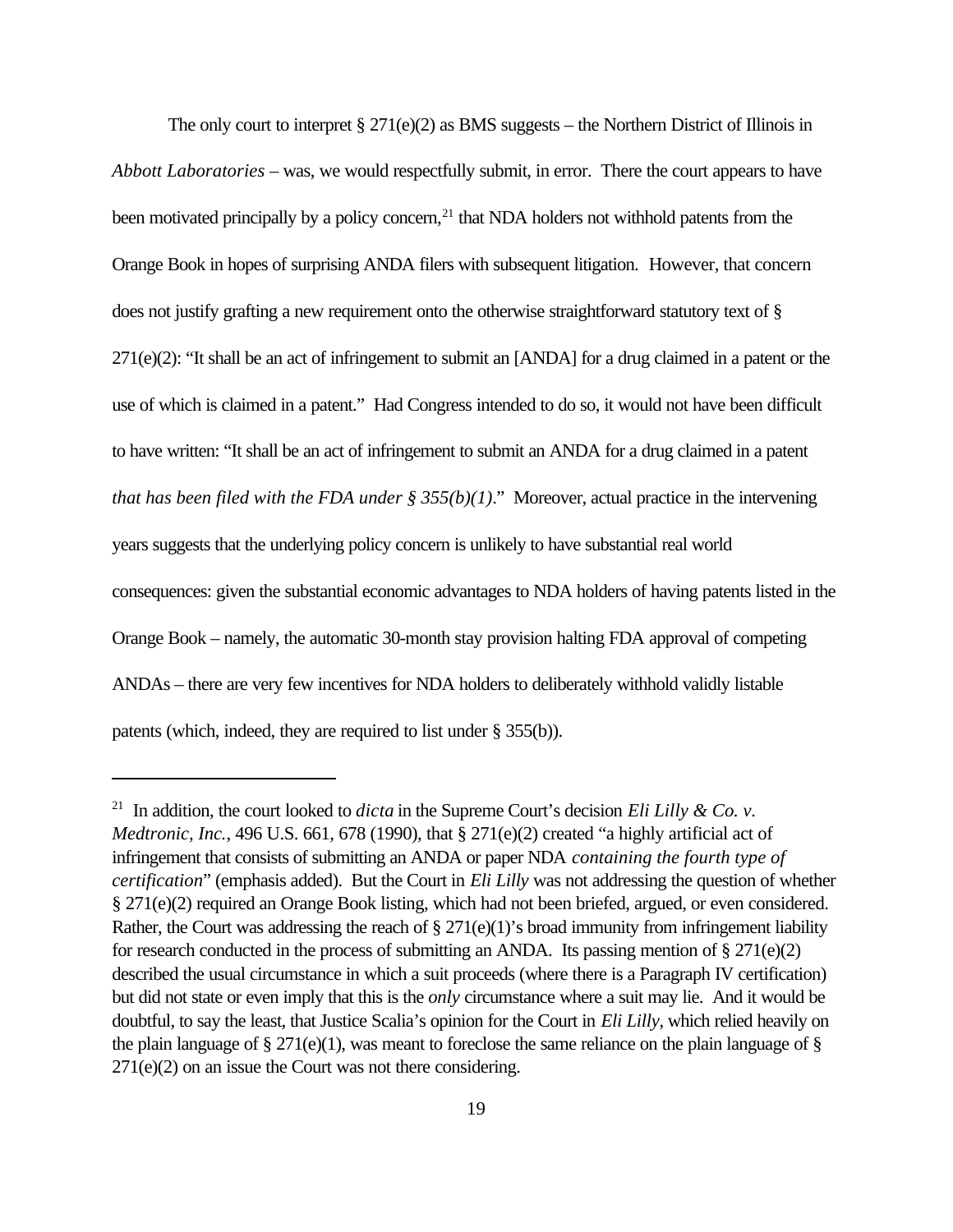Not only is BMS's contention contrary to the plain language of § 271(e)(2), but, as suggested earlier, it makes little sense within the framework of the statute. For example, suppose that party A filed an NDA, party B held a related patent, and party C filed an ANDA potentially infringing on B's patent. If A refused to list B's patent (a not unlikely occurrence, *see American Bioscience II,* 269 F.3d at 1080-81), it would be a very odd conclusion that A's malfeasance foreclosed B from enforcing his patent against C's infringement. The much more natural inference would be that § 271(e)(2) in fact means what it says – that submitting an ANDA for "a drug claimed in a patent" constitutes infringement, so B can sue for C's submission.

In any event, the fact remains: if BMS had not made its allegedly false Orange Book filing, it could nonetheless have brought all the lawsuits it brought, for exactly the same claims, at exactly the same time it brought them. It could have done so under  $\S 271(a)$ , or under the plain terms of  $\S$ 271(e)(2), *irrespective of any Orange Book listing*.

To be sure, Orange Book listing has substantial relevance *within the FDA process*, and that process is brought to a halt if subsequent infringement litigation ensues. But the fact that infringement litigation triggers a statutory delay in FDA approval does not render listing incidental *to the litigation*. The "30-month stay" is not a "stay" in the ordinary sense: it is not ordered by a court, enforced by contempt authority, or issued after a preliminary hearing assessing, *inter alia*, likelihood of success on the merits.<sup>22</sup> Rather, it is an automatic delay in the *regulatory process of the FDA* to approve a generic drug as safe and effective for public consumption. That process is wholly unrelated to any

 $22$  In fact, precisely such a remedy remains available in infringement litigation irrespective of whether a patent is listed in the Orange Book.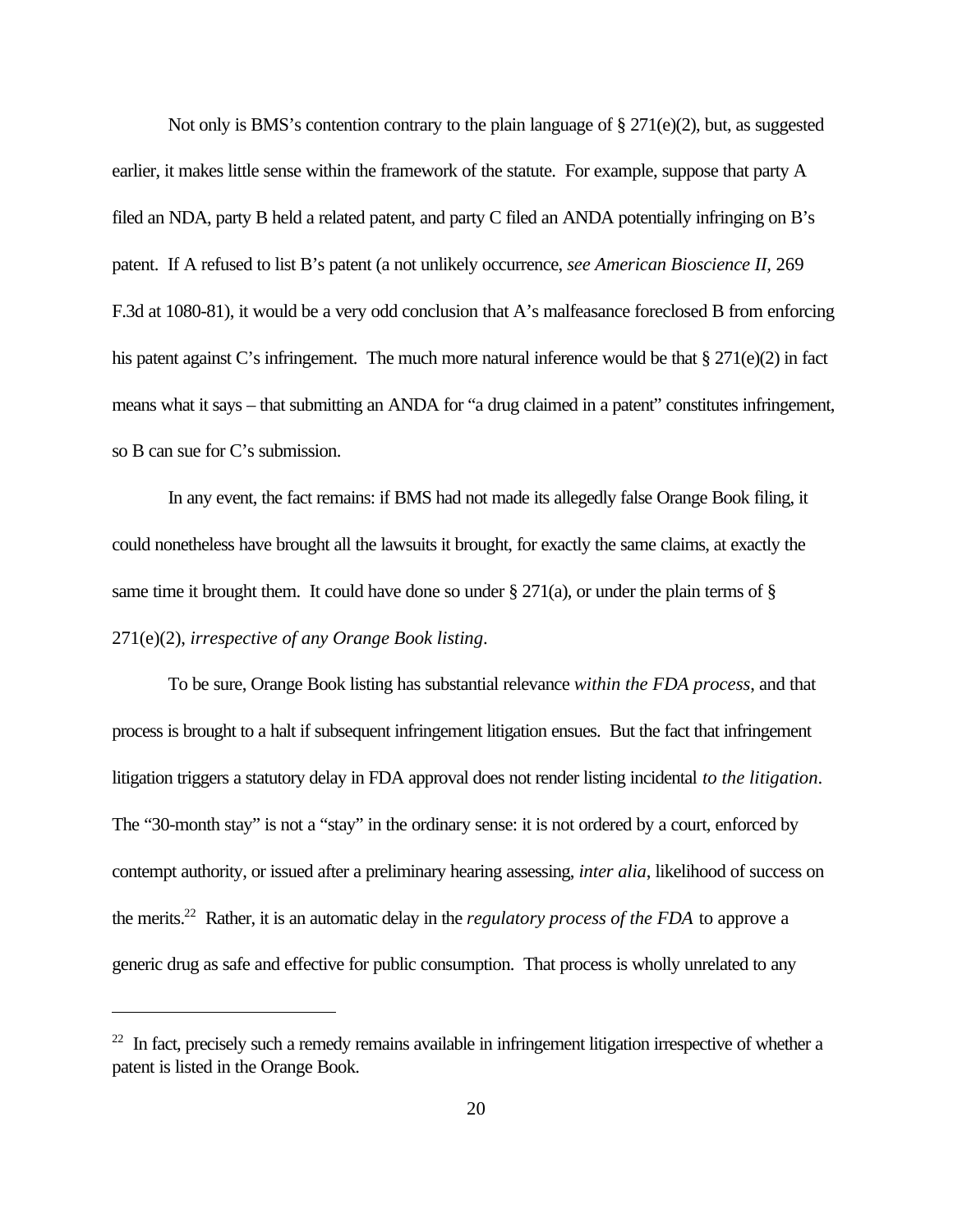patent litigation, does not affect the patent litigation, and so cannot be deemed "incidental" to that litigation. $^{23}$ 

### **III. EVEN IF ORANGE BOOK FILINGS WERE "PETITIONING" UNDER** *NOERR***, THE "MISREPRESENTATION" AND "SHAM" EXCEPTIONS MAY DEPRIVE BMS OF** *NOERR* **IMMUNITY**

Even if the Court were to determine that Orange Book filings are petitioning activity, BMS's conduct would not necessarily be immune from liability under *Noerr-Pennington*. The Commission will leave it to the parties to this case to address the particular fact pattern at issue here, but there are a number of legal principles relevant to *Noerr*, and Orange Book filings generally, that could be helpful to resolution of these complex issues.

First, as the plaintiffs noted in their memorandum, many courts have held that *Noerr* immunity does not extend to knowing and material misrepresentations made in adjudicatory or administrative proceedings. *See, e.g.*, *Kottle v. Northwest Kidney Centers*, 146 F.3d 1056, 1062-63 (9th Cir. 1998) (in adjudicatory or administrative proceedings "guided by enforceable standards subject to review," *Noerr* does not apply if misrepresentations deprived "the entire . . . proceeding of its legitimacy")*; Whelan v. Abell*, 48 F.3d 1247, 1255 (D.C. Cir. 1995) ("the knowing assertion of false claims [to courts and securities regulators] is not protected by *Noerr-Pennington*"). *See also*

<sup>&</sup>lt;sup>23</sup> By way of analogy, suppose employee John Doe had an employment contract with employer Acme that specified he could be fired only for cause. Suppose Acme fraudulently altered that contract to insert a provision that being sued necessarily constituted "cause," and then sued Doe and fired him. In that situation, the negative consequence – Doe's being subject to termination – is triggered by the lawsuit, but none would suggest that the employment contract imposing those consequences was somehow "incidental" to the litigation or that Acme's fraud concerning that contract should be immune from liability.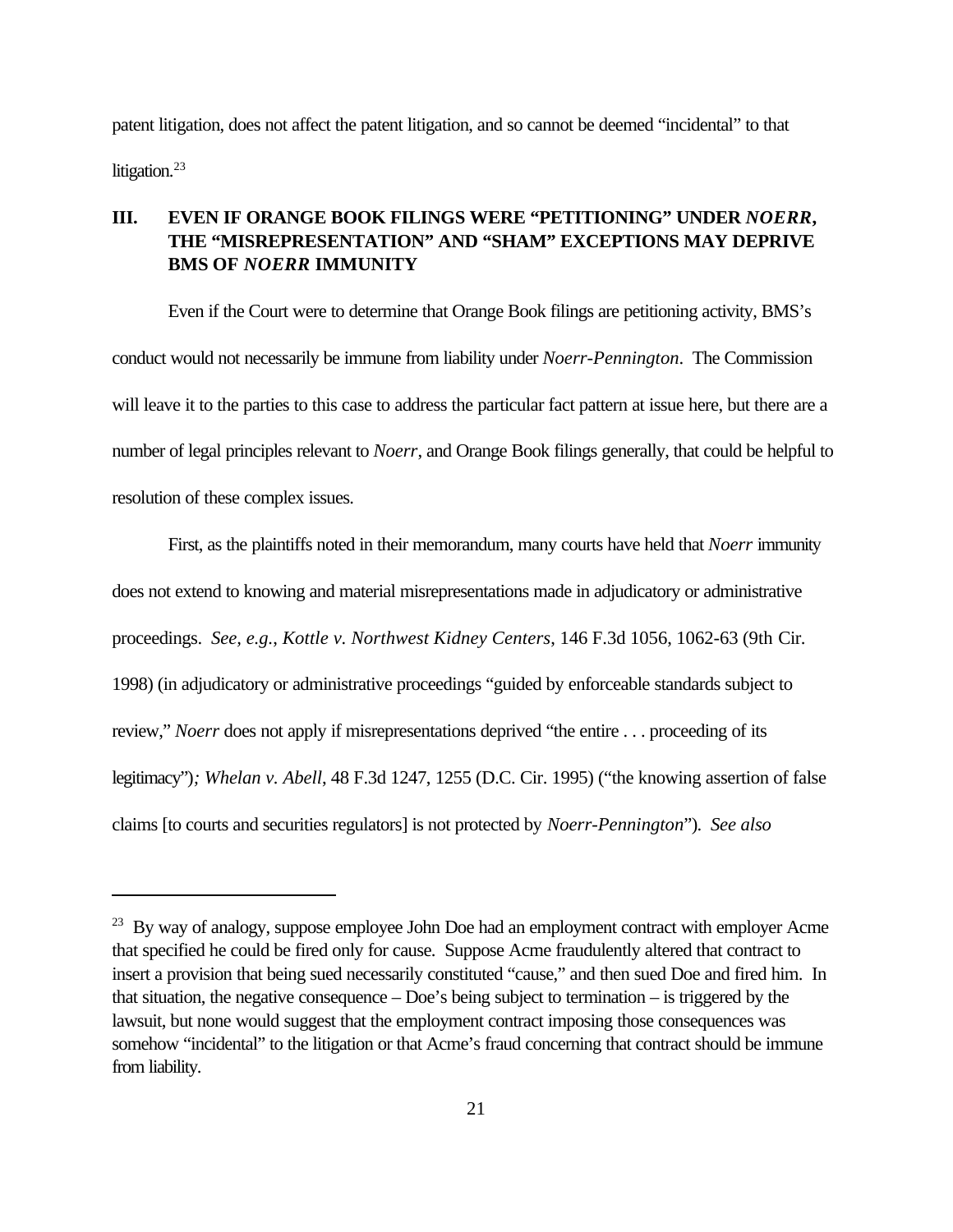*Cheminor Drugs Ltd. v. Ethyl Corp.*, 168 F.3d 119, 124 (3d Cir. 1999) ("a material

misrepresentation that affects the very core of a litigant's . . . case will preclude . . . immunity"); *St. Joseph's Hosp. v. Hospital Corp. of America*, 795 F.2d 948, 955 (11th Cir. 1986) ("When a governmental agency . . . is passing on specific certificate applications it is acting judicially. Misrepresentations under these circumstances do not enjoy *Noerr* immunity.").

Indeed, the Supreme Court itself has explained that "[m]isrepresentations, condoned in the political arena, *are not immunized when used in the adjudicatory process*." *California Motor Transp.*, 404 U.S. at 513 (emphasis added).<sup>24</sup> Thus, the significant misrepresentations plaintiffs have alleged that BMS made to the FDA, if proven, could defeat *Noerr* immunity.<sup>25</sup>

Moreover, the submission of knowing and willful misrepresentations to the FDA in the Orange Book listing process is quite closely analogous to the submission of intentional misrepresentations to the Patent Office during patent prosecution, which the Supreme Court explicitly held sufficient to support a finding of Sherman Act liability in *Walker Process Equip. Co. v. Food Mach. & Chem. Corp.*, 382

<sup>&</sup>lt;sup>24</sup> Although Orange Book listing is properly characterized as non-petitioning and ministerial, were it to be deemed petitioning it would certainly be closer to "adjudicatory" than to "political." *Cf. Kottle,* 146 F.3d at 1061 (explaining that the critical difference between "adjudicatory" and "political" is whether there are "objective standards" to govern the decision).

 $25$  In brief, plaintiffs' key allegations appear to be the following: (1) before the PTO, BMS attempted to claim the systematic administration of buspirone as a prodrug and as a metabolite; (2) the PTO did not allow the prodrug claim; (3) BMS therefore elected to abandon that claim and to proceed explicitly on the metabolite alone; and (4) upon receiving the '395 patent on the metabolite (and describing it in a company press release as limited to the metabolite), BMS willfully represented to the FDA that it covered the prodrug as well and secured an improper Orange Book listing to enable a 30-month stay on generic entry. In essence, the allegation is that BMS stated "not X" to the PTO and then "X" to the FDA; both cannot be true. If the application covered the prodrug, BMS's representations to the PTO were false; if it did not, its filings with the FDA were fraudulent.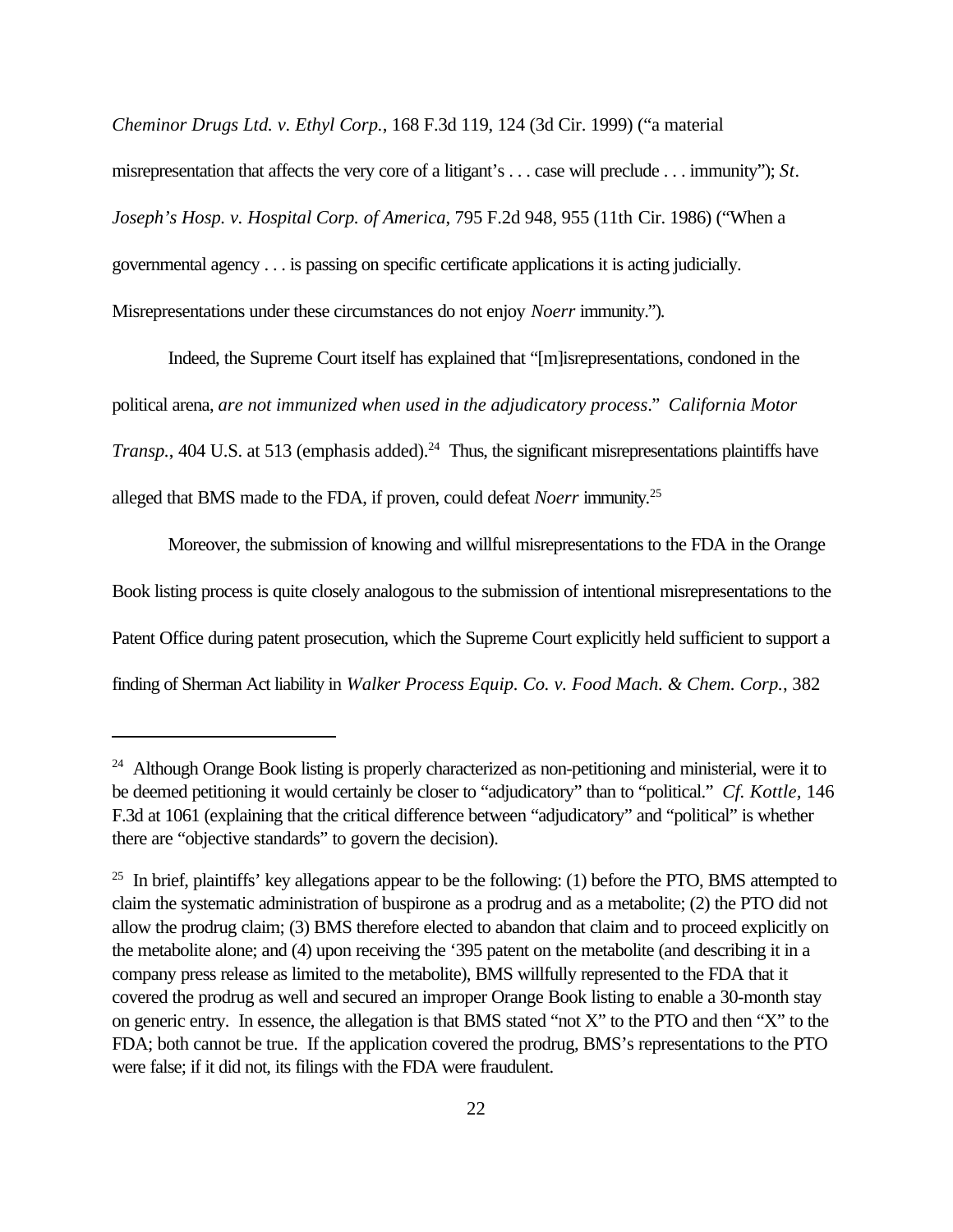U.S. 172 (1965). The Supreme Court's decision in *Walker Process* gave rise to the "misrepresentation" exception, *see, e.g., Clipper Exxpress v. Rocky Mountain Motor Tariff Bureau,* Inc., 690 F.2d 1240, 1260 (9th Cir. 1982), and the reasons that led the Court to recognize an exception to *Noerr* in *Walker Process* would support the same outcome in Orange Book listing cases such as this one.

In both cases, the administrative process is *ex parte*, and potential competitors typically have no opportunity to challenge the claimant's submission before the patent issuance or listing takes place. The Patent Office has only a limited ability to probe a claimant's factual assertions; the FDA expressly accepts representations regarding the Orange Book at face value. In both proceedings, much of the most critical evidence, including relevant prior art and background of patent claims, lies in the hands of private parties and is not necessarily easily available. And in both instances, the antitrust consequences of the false representation can be severe: in the case of the issuance of a patent, exclusion of a competitor from the invention claimed in the patent; in the case of an Orange Book listing, automatic exclusion from the market for up to 30 months.

In addition, a knowing, material misrepresentation in an Orange Book listing context would also appear to satisfy the "sham" exception to *Noerr*. 26 The "sham" exception "encompasses situations in

<sup>&</sup>lt;sup>26</sup> The Ninth, D.C., and Federal Circuits have all explicitly recognized a "misrepresentation" exception distinct from the "sham" exception identified by the Supreme Court in *Professional Real Estate Investors, Inc. v. Columbia Pictures Indus., Inc*. ("*PRE*"), 508 U.S. 49 (1993). *Kottle*, 146 F.3d at 1060; *Whelan*, 48 F.3d at 1255; *Nobelpharma AB v. Implant Innovations, Inc.*, 141 F.3d 1059, 1071 (Fed. Cir. 1998) ("*PRE* and *Walker Process* provide alternative legal grounds on which a patentee may be stripped of its immunity from the antitrust laws," and *Walker Process* liability may be imposed "without the additional sham inquiry required under *PRE*."). The Third Circuit, on the other hand, has held that the "misrepresentation" exception is subject to the Supreme Court's "sham"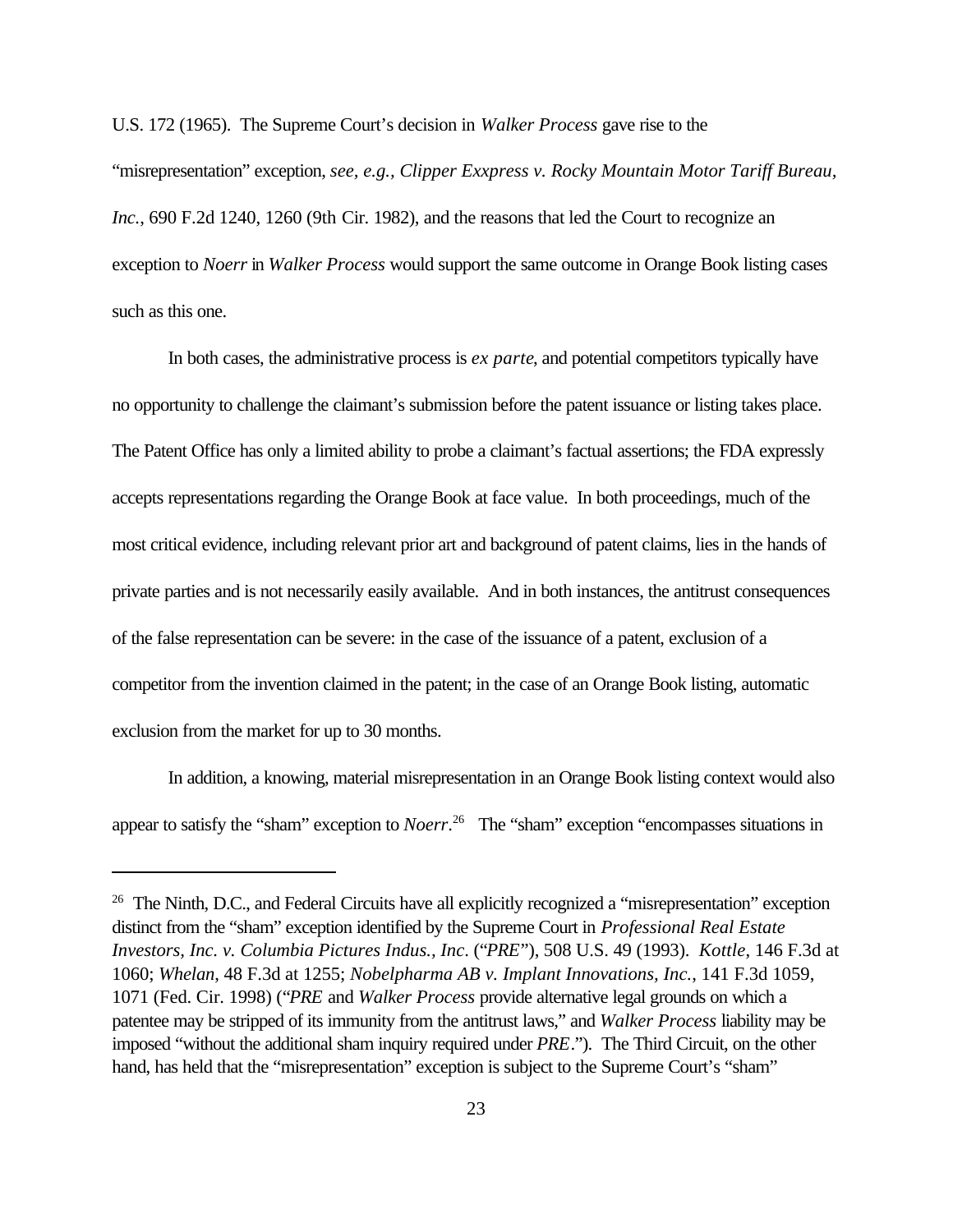which persons use the governmental process – as opposed to the outcome of that process – as an anticompetitive weapon." *City of Columbia v. Omni Outdoor Advertising, Inc.*, 499 U.S. 365, 380 (1991). A "sham" petitioner attempts to use the governmental process itself to impose collateral harm on a competitor, such as "impos[ing] expense and delay," *id.,* without regard to the merits.

In the Orange Book listing context, that is precisely what a competitor may be alleged to have done. By making a false filing in the Orange Book, a branded pharmaceutical company can impose lengthy delay on its competitor's ability to enter the market, wholly without regard to the merits of its litigation claim. Moreover, it is not the case, as BMS contends, that the "issue here really comes down to whether or not BMS's patent infringement suits are sham litigation." Def. Mem. at 13.The listing inquiry is whether the new patent claims the *branded* drug (that is, it falls within the scope of the NDA). An infringement suit, by contrast, inquires whether the patent is infringed by the *generic* drug. A branded company may have a colorable claim that a generic drug infringes a patent, even though it has no basis (and, in fact, knows it to be false) that the patent covers the branded drug. Through its Orange Book filing, the branded drug company obtains an anticompetitive effect unrelated to the judicially determined outcome of litigation; it does so on the basis of an allegedly false assertion to the FDA that the patent is properly listable; and, therefore, that filing may fall within the scope of the "sham" exception to the *Noerr-Pennington* doctrine.

standard in *PRE*. *Cheminor*, 168 F.3d at 123. To *amicus's* knowledge, the Second Circuit has not ruled on the issue: in *PrimeTime*, the Second Circuit agreed with the Ninth Circuit that a different exception to *Noerr* (the "pattern" exception) falls outside the scope of *PRE*, but *PrimeTime* did not address whether the "misrepresentation" exception also is separate from *PRE*'s "sham" test. *See PrimeTime*, 219 F.3d at 101.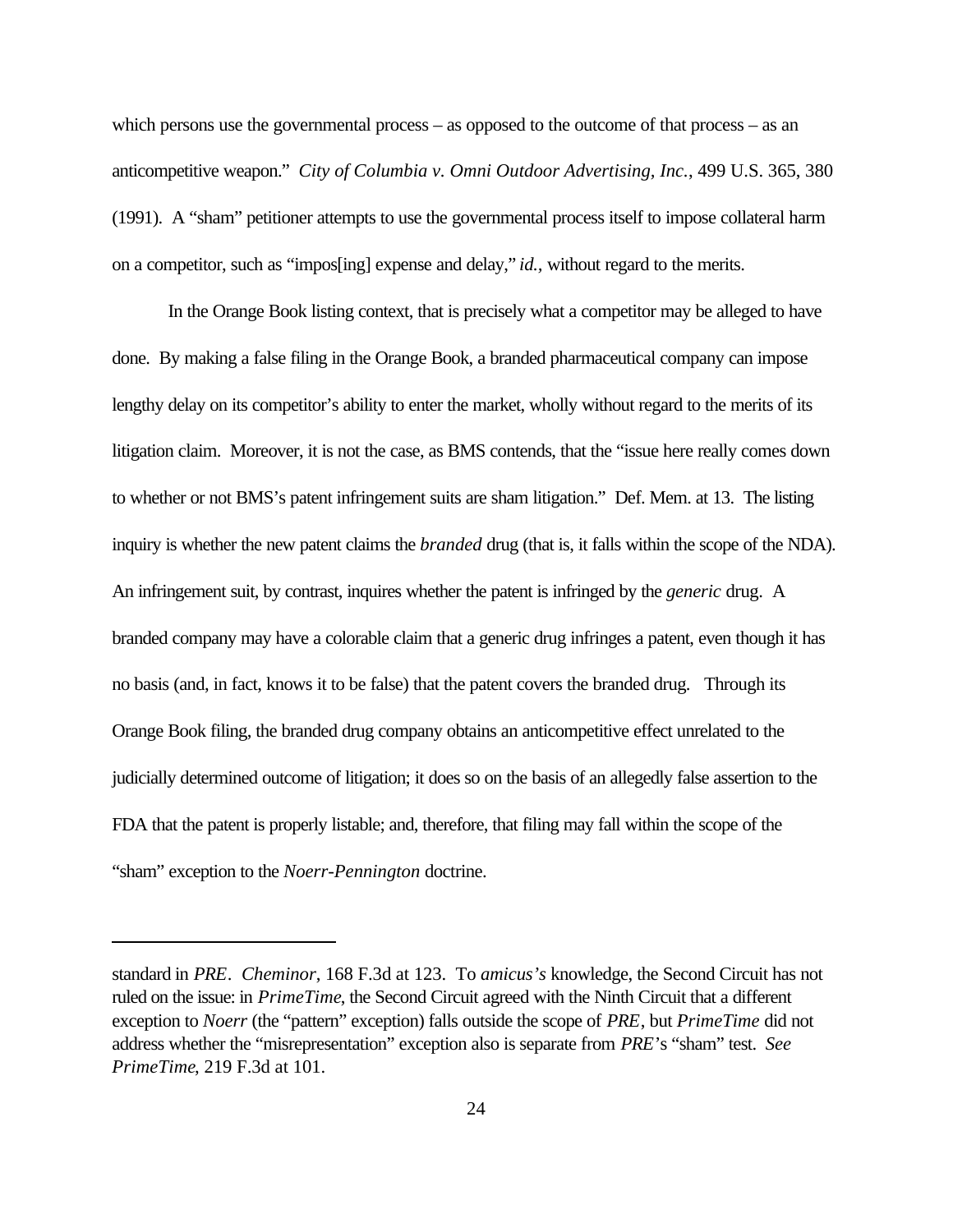### **IV. THERE IS NO GENERAL "PATENT ENFORCEMENT IMMUNITY" FROM THE ANTITRUST LAWS**

Finally, BMS asserts that "the patent law affords immunity to patent holders' assertions of their rights," and appears to imply that such immunity is independent of, and extends in unspecified ways beyond, *Noerr*-*Pennington* immunity. Def. Mem. at 11. BMS argues that such immunity is the corollary of the patent holder's right to exclude.<sup>27</sup> *Id.* Although BMS's description of this "immunity" sounds broad at first blush, defendant's concession that "[t]here can be no liability unless evidence of bad faith, *e.g.*, fraud, is presented," *id.* – precisely what plaintiffs here have alleged – makes clear that there is little substance to this argument. Rather, the point seems to be that legitimate good-faith litigation to enforce valid patents should not give rise to liability, a true observation irrelevant to the case at hand.

#### **CONCLUSION**

The filing of patent information for listing in the Orange Book is not a petition seeking discretionary government action or any legislative, regulatory, or adjudicatory judgment. It is, instead, a mechanical act that leads to ministerial processing by the FDA, akin to tariff filings that have long been

<sup>&</sup>lt;sup>27</sup> BMS neither explains why a patent holder's right to exclude should be treated differently from the right to exclude of all other property owners, nor addresses the well-established precedent holding that abuse of patent rights provides grounds for antitrust liability in the same manner as abuse of other property rights. For example, the Supreme Court has expressly stated that "the patent monopoly may not be used in disregard of the antitrust laws." *Sears, Roebuck & Co. v. Stiffel Co.*, 376 U.S. 225, 230 (1964). *See also Zenith Radio Corp. v. Hazeltine Research, Inc.*, 395 U.S. 100, 135 (1969) ("there are established limits which the patentee must not exceed in employing the leverage of his patent to control or limit the operations of the licensee"); *United States v. Singer Manufacturing Co.*, 374 U.S. 174 (1963) (patent settlement violated Sherman Act); *United States v. New Wrinkle, Inc.*, 342 U.S. 371 (1952); *United States v. Line Materials Co.*, 333 U.S. 287 (1948); *United States v. Masonite Corp.*, 316 U.S. 265 (1942).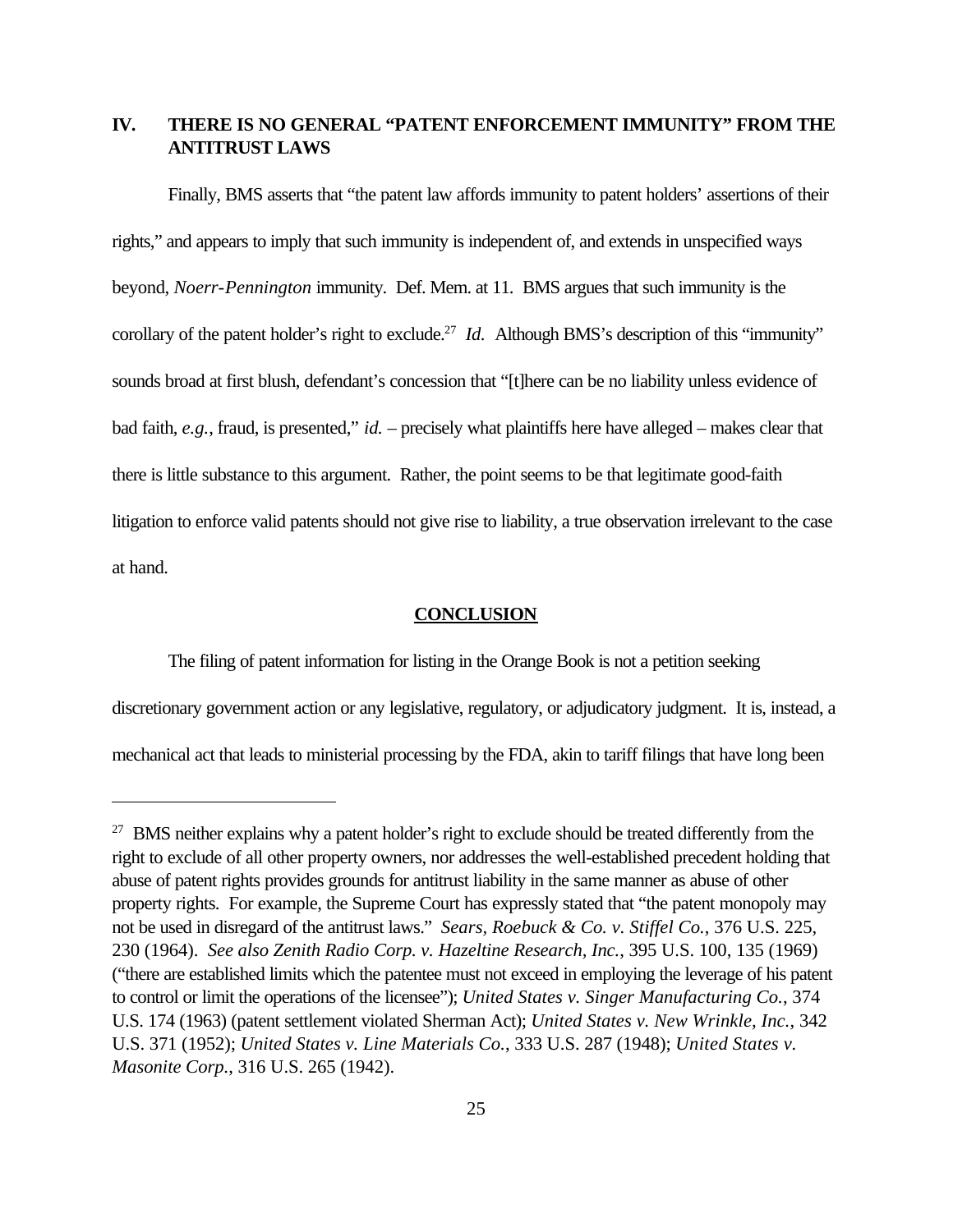considered subject to full antitrust scrutiny. Improper Orange Book filings, such as those alleged in the present case, have harmful effects on generic competition prior to, independent of, and without any regard to the merits of any subsequent patent litigation, and are not analogous to pre-litigation threat letters "incidental" to litigation.

Moreover, even if such filings were deemed petitioning under *Noerr*, plaintiffs appear to have adequately alleged abuse of the petitioning process sufficient to invoke the "misrepresentation" and "sham" exceptions to *Noerr* immunity.

Accordingly, the Court should deny BMS's motion to dismiss the plaintiffs' claims under the antitrust laws.

Respectfully submitted,

WILLIAM E. KOVACIC [WK-0681] General Counsel

SUSAN A. CREIGHTON [SC-9427] Deputy Director, Bureau of Competition

JEFFREY W. BRENNAN [JB-5037] Assistant Director, Bureau of Competition

\_\_\_\_\_\_\_\_\_\_\_\_\_\_\_\_\_\_\_\_\_\_\_\_\_\_\_\_\_\_\_\_

R. TED CRUZ [RC-1558] Director, Office of Policy Planning

DONALD S. CLARK [DC-8829] JOHN T. DELACOURT [JD-1432]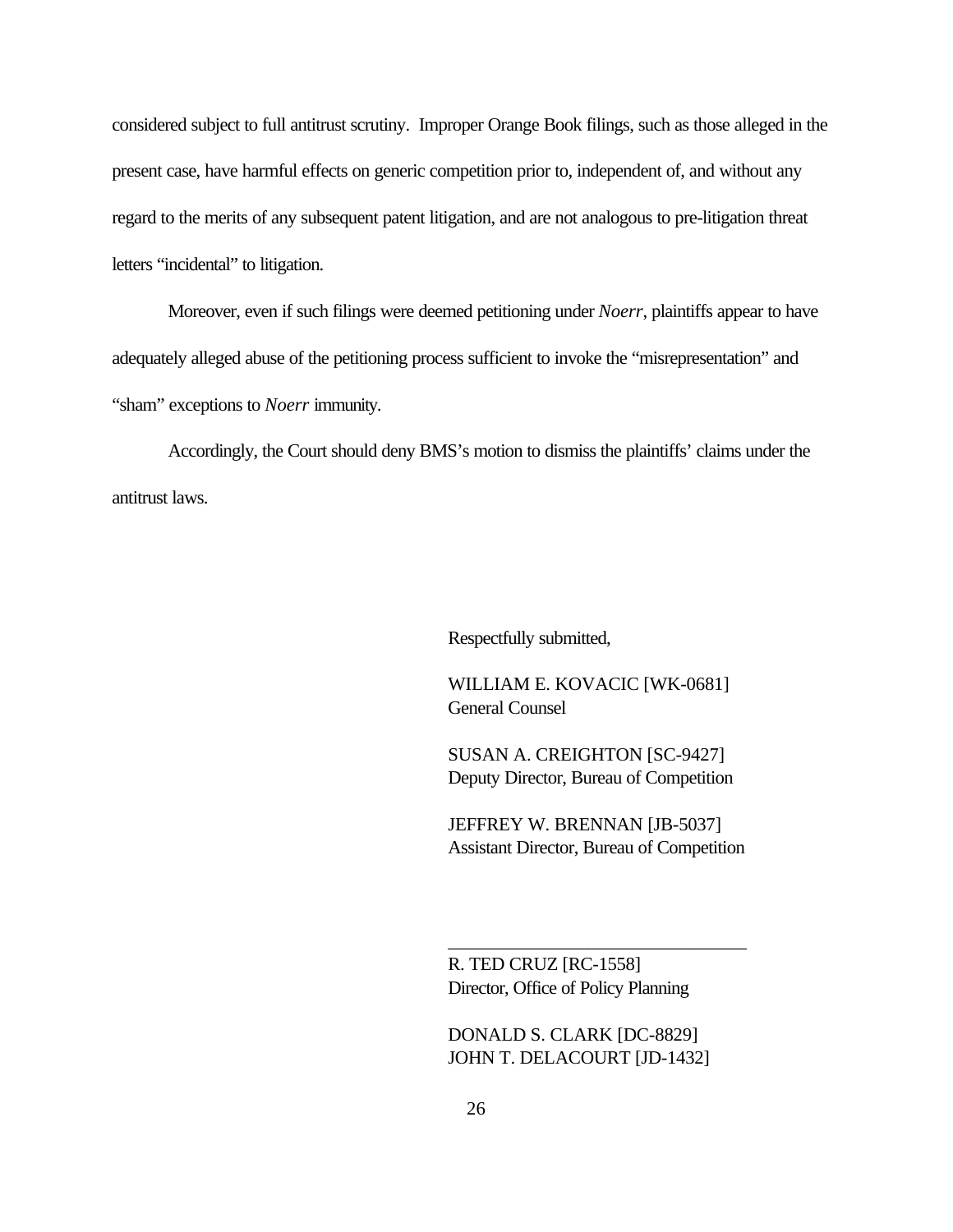SIMON A. STEEL [SS-6573] Attorneys

Federal Trade Commission 600 Pennsylvania Avenue, NW Washington, DC 20580 phone: (202) 326-3683 January 8, 2002 fax: (202) 326-3548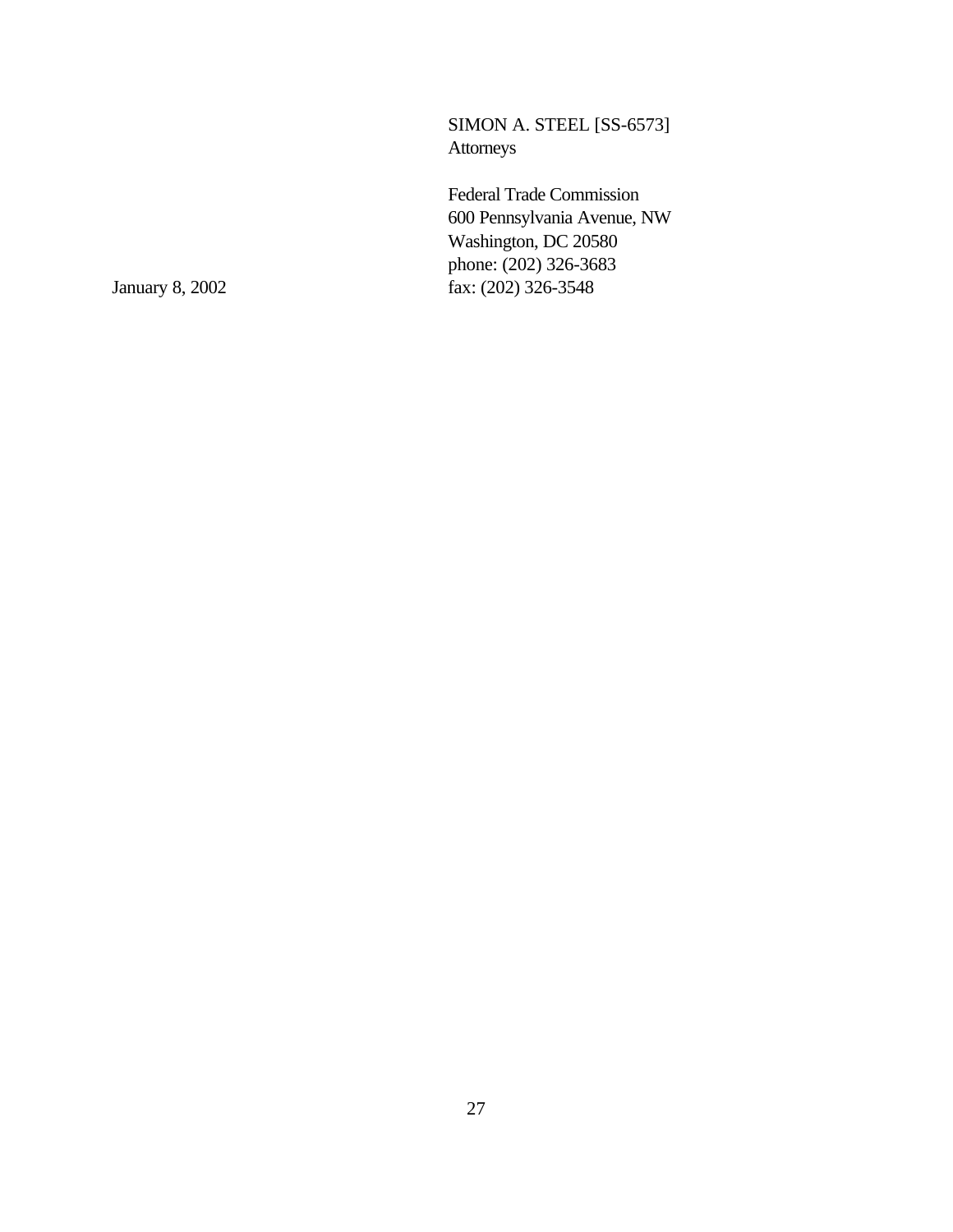#### **CERTIFICATE OF SERVICE**

I HEREBY CERTIFY that true and correct copies of the foregoing Memorandum of Law of

*Amicus Curiae* Federal Trade Commission In Opposition to Defendant's Motion to Dismiss was

served this 8th day of January, 2002, via facsimile and first-class mail, on:

Evan R. Chesler, Esq. Cravath, Swaine & Moore Worldwide Plaza 825 Eighth Avenue New York, NY 10019 **Fax: 212-474-3700** *Counsel for Bristol-Myers Squibb Co.*

Steven Lieberman, Esq. Rothwell, Figg, Ernst & Manbeck Suite 701 East Tower 555 13<sup>th</sup> Street, N.W. Washington, D.C. 20004 **Fax: 202-783-6031** *Counsel for Mylan Pharmaceuticals, Inc.*

Barry S. White, Esq. Frommer, Lawrence & Haug, L.L.P. 745 Fifth Avenue New York, NY 10151 **Fax: 212-588-0500** *Counsel for Watson Pharmaceuticals, Inc.*

Jonathan L. Greenblatt, Esq. Shearman & Sterling 801 Pennsylvania Avenue, N.W. Suite 900 Washington, D.C. 20004 **Fax: 202-508-8100** *Counsel for Watson Pharmaceuticals, Inc.*

Bruce Gerstein, Esq. Garwin, Bronzaft, Gerstein & Fisher 1501 Broadway, Suite 1416 New York, NY 10036